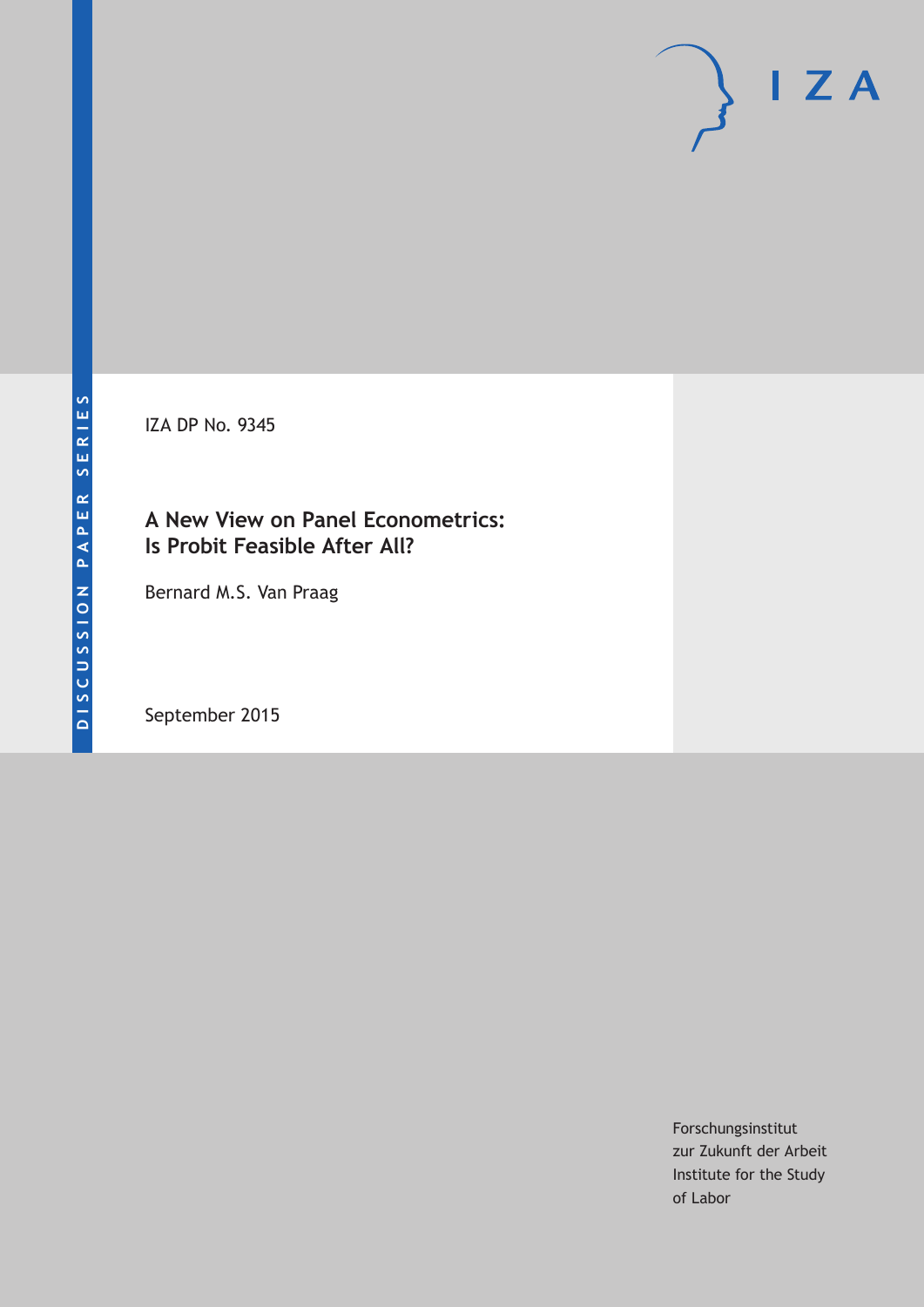# **A New View on Panel Econometrics: Is Probit Feasible After All?**

### **Bernard M.S. Van Praag**

*University of Amsterdam, Tinbergen Institute, CESifo and IZA* 

Discussion Paper No. 9345 September 2015

IZA

P.O. Box 7240 53072 Bonn Germany

Phone: +49-228-3894-0 Fax: +49-228-3894-180 E-mail: iza@iza.org

Any opinions expressed here are those of the author(s) and not those of IZA. Research published in this series may include views on policy, but the institute itself takes no institutional policy positions. The IZA research network is committed to the IZA Guiding Principles of Research Integrity.

The Institute for the Study of Labor (IZA) in Bonn is a local and virtual international research center and a place of communication between science, politics and business. IZA is an independent nonprofit organization supported by Deutsche Post Foundation. The center is associated with the University of Bonn and offers a stimulating research environment through its international network, workshops and conferences, data service, project support, research visits and doctoral program. IZA engages in (i) original and internationally competitive research in all fields of labor economics, (ii) development of policy concepts, and (iii) dissemination of research results and concepts to the interested public.

IZA Discussion Papers often represent preliminary work and are circulated to encourage discussion. Citation of such a paper should account for its provisional character. A revised version may be available directly from the author.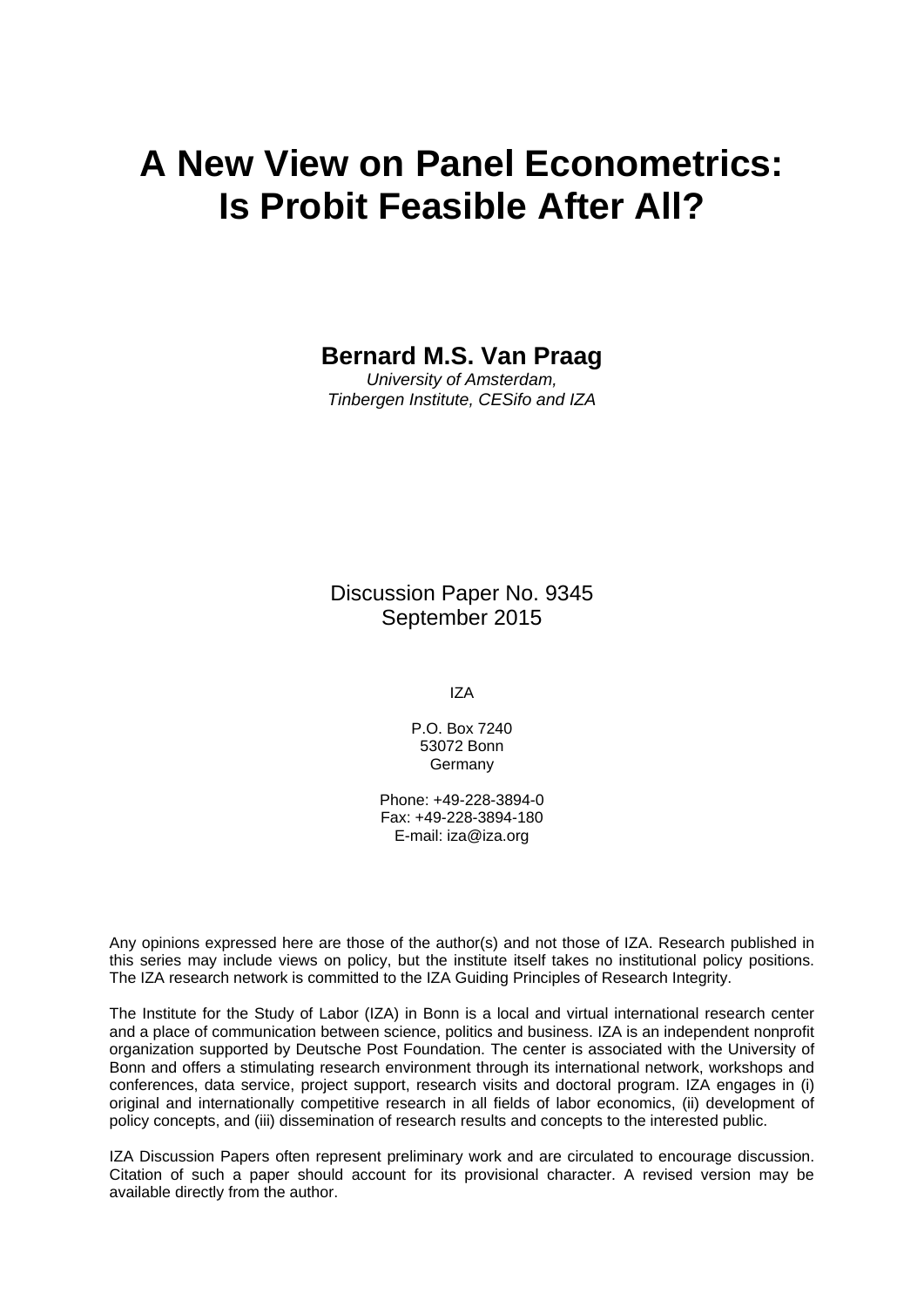IZA Discussion Paper No. 9345 September 2015

# **ABSTRACT**

## **A New View on Panel Econometrics: Is Probit Feasible After All?**

Mundlak (1978) proposed the addition of time averages to the usual panel equation in order to remove the fixed effects bias. We extend this Mundlak equation further by replacing the time-varying explanatory variables by the corresponding deviations from the averages over time, while keeping the time averages in the equation. It appears that regression on this extended equation provides simultaneously the within and in-between estimator, while the pooled data estimator is a weighted average of the within and in-between estimator. In Section 3 we introduce observed and unobserved fixed effects In Section 4 we demonstrate that in this extended setup Probit estimation on panel data sets does not pose a specific problem. The usual software will do. In Section 5 we give an empirical example.

JEL Classification: C23, C25

Keywords: panel data estimation techniques, ordered probit, fixed effects estimator, within estimator, pooled regression, between estimator

Corresponding author:

Bernard M.S. Van Praag Amsterdam School of Economics University of Amsterdam Roetersstraat 11 1018 WB Amsterdam The Netherlands E-mail: b.m.s.vanpraag@uva.nl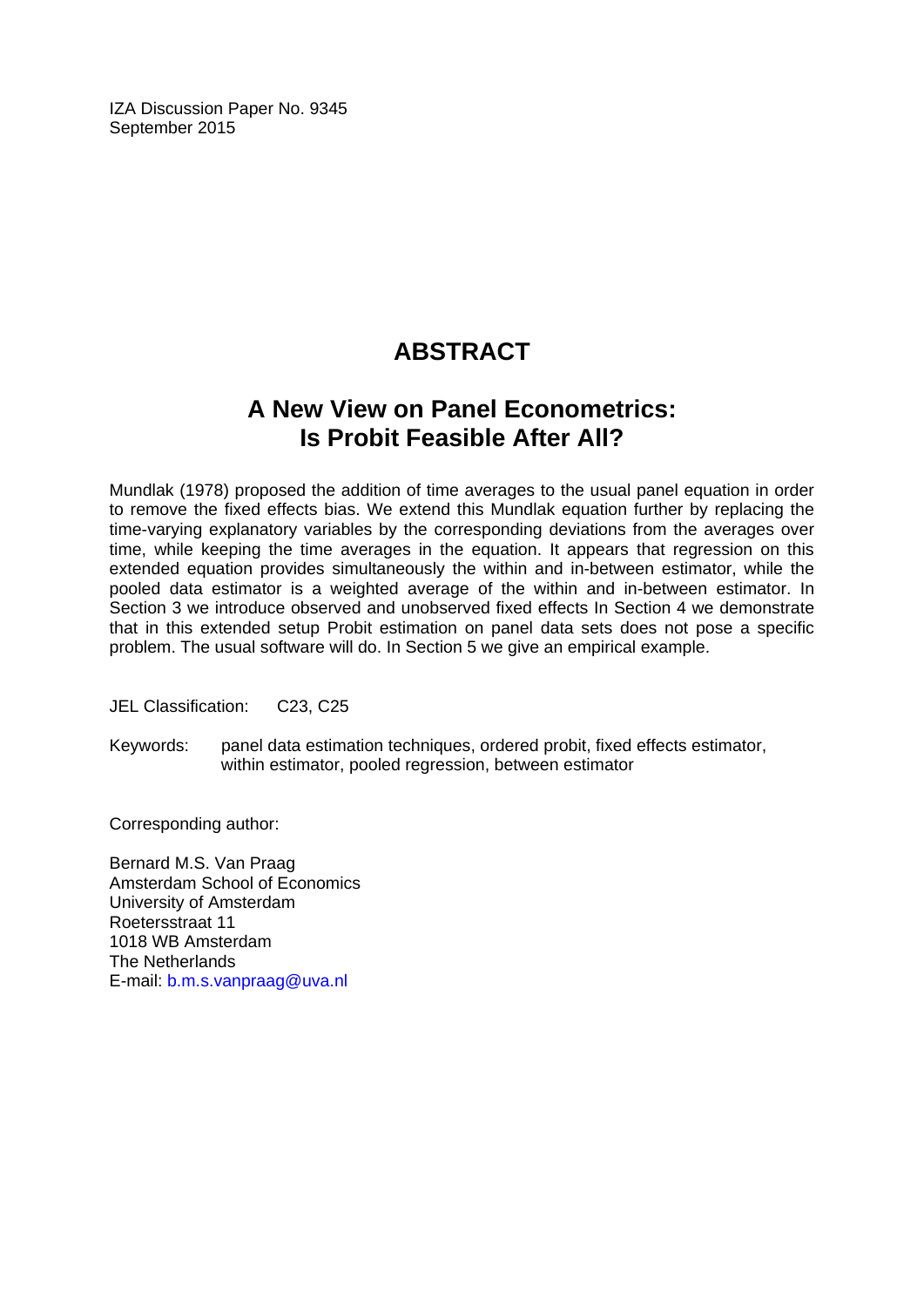#### *1.Introduction*

An important field of econometrics is panel econometrics. In most textbooks separate chapters are devoted to panel analysis, and several textbooks like Baltagi (2006) and Wooldrich (2002) are almost exclusively focusing on panel econometrics. The main difficulty in panel econometrics is that the traditional linear model  $y_{it} = \beta' x_{it} + \gamma' z_i + \varepsilon_{it}$  offers at least three ways of estimating the coefficients. We may apply OLS on the pooled data  $(y_{it}, x_{it})$ , we may apply OLS on the differences  $(\ddot{y}_i, \ddot{x}_i)$  from the mean (within), and we may apply OLS on the averages over time  $(\overline{y}_{it}, \overline{x}_{it})$  (in -between). The empirical problem is that the results of these three estimation methods for  $\beta$  may yield very different results. Mostly, it is explained by the existence of unobserved individual effects  $\alpha$ <sub>i</sub> that are correlated with the x- variables. This is actually a special case of omitted variables bias and/or correlation between the x and the errors.

Mundlak (1978) and Chamberlain (1984) show that, if the  $\alpha_i$  are correlated with x, they may be decomposed into a linear function of the time averages  $\mathcal{S}'\overline{x_i}\,$  and an independent error. Hence, they add the time averages as a second set of explanatory variables and take for basic model  $y_{it} = \beta' x_{it} + \delta' \overline{x_i} + \gamma' z_i + \varepsilon_{it}$ . If the individual effects  $\alpha_i$  happen to be uncorrelated with x and/or *z*, they are called random effects.

In this paper we go one step further and replace the  $x_{i}$  in the last equation by  $\ddot{x}_{it} = x_{it} - \overline{x}_i$  , yielding the extended model  $y_{it} = \ddot{\beta}'\ddot{x}_{it} + \overline{\beta}'\overline{x}_i + \gamma'z_i + \varepsilon_{it}$  . This implies a loosening of the implicit assumption of the traditional model that  $\ddot{\beta} = \overline{\beta}$ . It may be true or not and empirical testing will decide on it.

In this paper we will demonstrate in Section 2 that regression on this extended model will provide us simultaneously with an estimator of  $\ddot{\beta}~$  ,which is identical to the within- or fixed- effects estimator  $\hat{b}_{\text{\tiny within}}^{}$  , and with an estimator of  $\bar{\beta}$ which equals the in-between estimator $\hat{b}_{_{inbet}}$  . When we apply regression under the constraint that  $\hat{b}_{\textit{within}}$  =  $\hat{b}_{\textit{inbet}}$  =  $\hat{b}$  , then  $\hat{b}$  will be a weighted average of the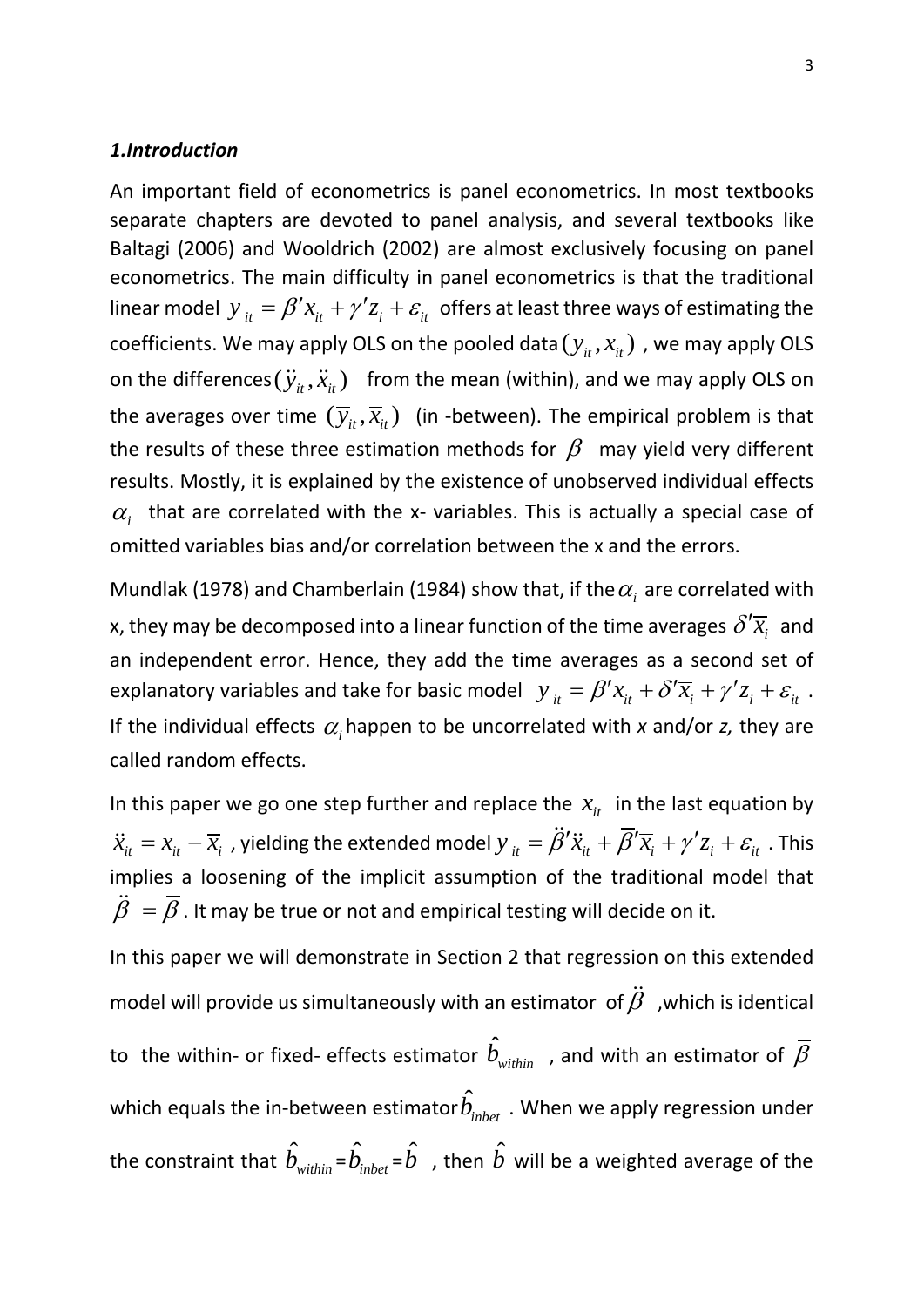estimators  $\hat{b}_{\textit{within}}$  and  $\hat{b}_{\textit{inbet}}$ . In Section 3 we introduce the observed timeconstant variables  $Z_i$  and the (possibly correlated) unobserved fixed effects  $\alpha_i$ . In Section 4 we demonstrate that this approach works for the Probit- version of the model as well. Contrary to the idea that the Probit model is impossible to estimate for panel data and that consequently we have to take recourse to a Logit specification, we show that such estimation is possible on the extended model by standard software. In Section 5 we give an empirical example. In Section 6 we draw some conclusions.

The upshot of this is that linear panel analysis, based on the model  $y_{i_t} = \ddot{\beta}' \ddot{x}_{i_t} + \overline{\beta}' \overline{x}_i + \gamma' z_i + \varepsilon_{it}$  does not pose special 'panel problems', although we may still encounter the usual problems found in classical multivariate statistics in general and in linear econometrics in particular. It is therefore that we argue that panel analysis can be re-integrated in traditional classical econometrics, when we replace the traditional model  $y_{it} = \beta' x_{it} + \gamma' z_i + \varepsilon_{it}$  by the extended model  $y_{i} = \ddot{\beta}' \ddot{x}_{i} + \overline{\beta}' \overline{x}_{i} + \gamma' z_{i} + \varepsilon_{i}$ .

### *2. Comparison of the traditional estimators with the estimators of the extended model.*

First, we consider the linear panel data model in its most simple form. This is

$$
y_{it} = \beta_1 x_{1,it} + ... + \beta_K x_{K,it} + \beta_0 + \varepsilon_{it}
$$
 (2.1)

where *i* (*i*=1,...,N) stands for the *i*<sup>th</sup> observation unit and *t* (  $t=1,...,T$ ) for the different observation moments. The errors are assumed to be mutually independent. Moreover, we assume for the errors zero expectation and homoskedasticity. The error covariance matrix is  $\sum_{\varepsilon} = \sigma_{\varepsilon}^2 I_{NT}$  .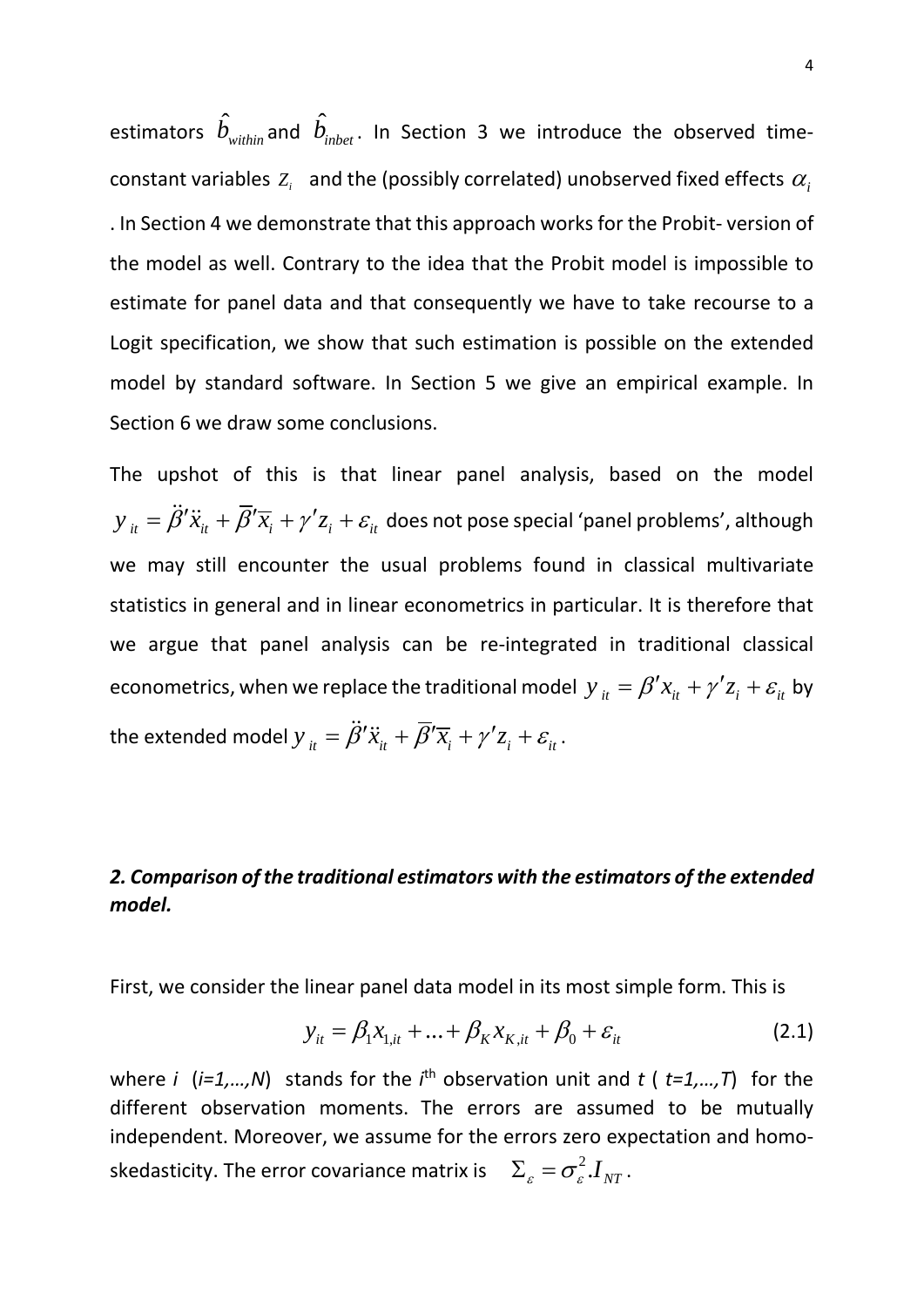The *T* observations per observation unit *i* are denoted as  $(y_{it}, x_{1,it}, ..., x_{K,it}, 1)$ or for short as $(y_{it}, x_{it})$ . We notice that  $x_{it}$  is a (K+1)-vector, where we include the constant 1.

If we consider all *T* observations for unit *i* we store them as the *T* x(*K+2*)- matrix  $\big(\, y_i, x_{1,i},...,x_{K,i}\,\big)$  or  $\big(\, y_i, X_i\,\big)$ . All individual observations, including the constant, are stored in the  $NTx$  ( $K+2$ )- matrix  $(y, X)$ .

In this paper we will use semi-definite symmetric ( $TxT$ )- matrices  $\Sigma, M$  and their generalized inverses .The generalized inverse will be denoted by  $\Sigma^+$  and it is defined as the matrix with the same eigenvectors as those of  $\Sigma$ ; they share the zero eigenvalues, while their corresponding non-zero eigenvalues are the reciprocals of those of Σ. While those matrices are generally *TxT*-matrices, we will use incidentally block-diagonal (*NTxNT*) -matrices like  $\sum_{\varepsilon} = I_{_N} \otimes \sum_{\varepsilon}$  . They will be denoted by bold symbols.

Let us denote the averaging matrix by  $M$  , where  $M=\frac{1}{M}$  $=\frac{1}{T}$ *i* is a (TxT) –matrix with each cell equaling 1/T. The matrix *M* is idempotent of rank 1. We have for the vector of averages  $\overline{X}_i = M X_i$ . Similarly, the demeaning procedure can be described by the matrix  $(I - M)$  with rank ( $T$ -1) and we have for the deviations from the mean  $\ddot{X}_i = (I - M)X_i$ .

Due to the fact that *M* is idempotent, we have  $M(I-M) = O$  and hence  $\ddot{X}'_{i} \overline{X}_{i} = X'_{i} (I-M)MX_{i} = 0$ . In a similar way it may be shown, for example, that  $\ddot{X} y = \ddot{X}'(\ddot{y} + \overline{y}) = \ddot{X} \ddot{y}, \ \ddot{X}'\overline{\varepsilon} = o$ . In short, the deviations are not correlated with the time- constant variables. Similarly, we find that  $\ddot{X}'\Sigma = \ddot{X}'(\Sigma_{\overline{g}} + \Sigma_{\overline{g}}) = \ddot{X}'(M\Sigma M + (I - M)\Sigma (I - M)) = \ddot{X}'\Sigma_{\overline{g}}$ .

There are in the literature three basic methods to estimate the parameter vector  $\beta$ . The first method is of course OLS applied on (2.1).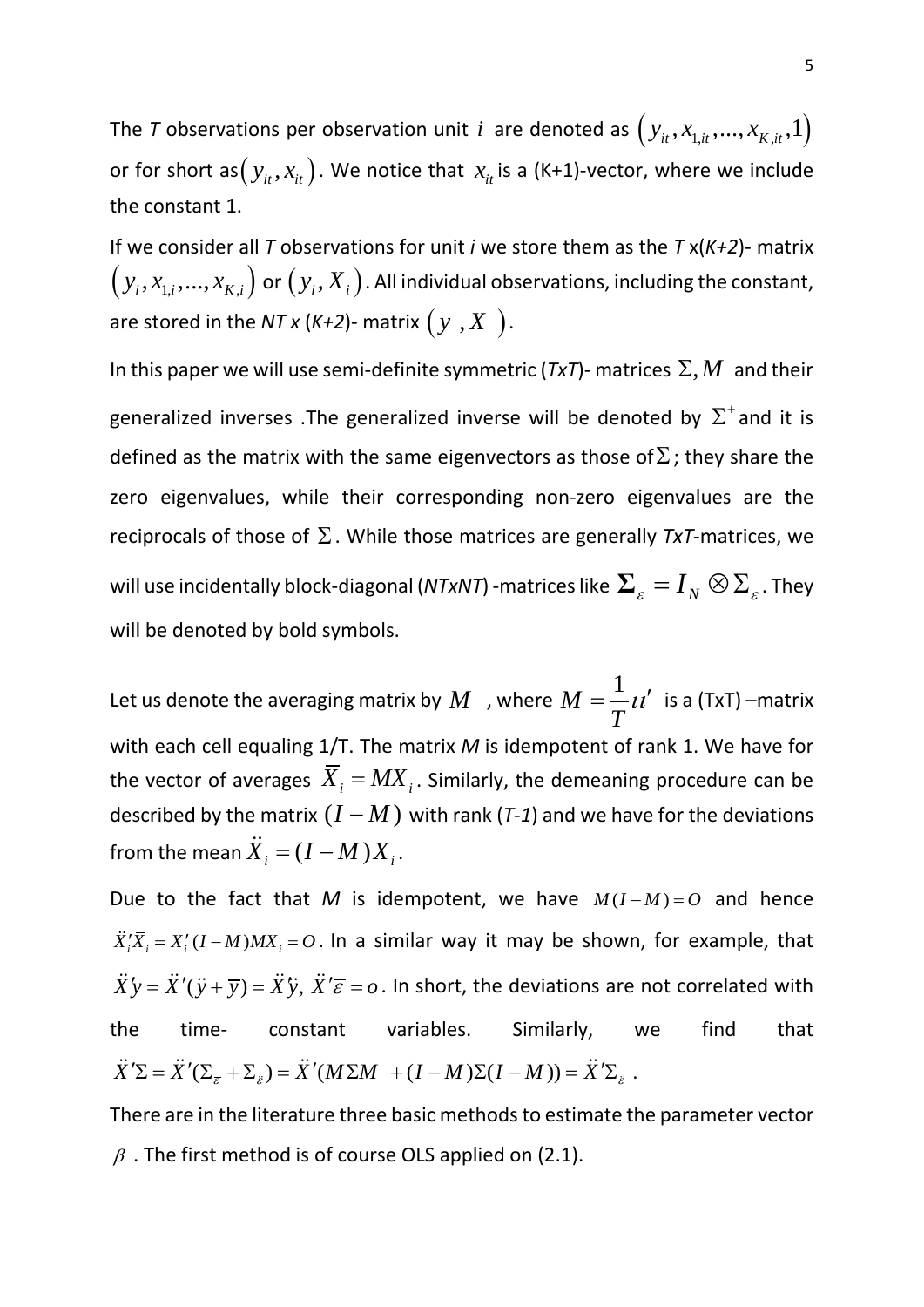The second method is the so-called *in- between* estimation. We consider the average observations over time. We denote the time averages for observation unit *i* by  $(\overline{y}_i, \overline{x}_{1,i}, ..., \overline{x}_{K,i})$  and the average error by  $\overline{\varepsilon}_i$  . Then (2.1) implies for the averages

$$
\overline{y}_i = \beta_1 \overline{x}_{1,i} + \dots + \beta_K \overline{x}_{K,i} + \beta_0 + \overline{\varepsilon}_i \quad (i=1,\dots,N)
$$
 (2.2)

where  $\Sigma_{\overline{c}} = \frac{1}{\sigma_c^2}$  $\boldsymbol{I}_N$ *T*  $\Sigma_{\overline{\varepsilon}} = \frac{1}{\pi} \sigma_{\varepsilon}^2 I_N$  . So it follows that  $\beta$  may be estimated by OLS on (2.2) as well. This estimator is called the *in-between estimator*  $\hat{b}_{ib}^{}$  *.* We may rewrite (2.2) as

$$
My_i = MX_i\beta + M\varepsilon_i
$$
 (2.3)

The third estimator is found by taking the differences from the means. Let us denote  $\ddot{y}_{it} = y_{it} - \overline{y}_{i}$  and let us use the same notation for the other variables. Then we find that there holds

$$
\ddot{y}_{it} = \beta_1 \ddot{x}_{1,it} + \ldots + \beta_K \ddot{x}_{K,it} + \ddot{\varepsilon}_{it} \quad (i=1,\ldots,N, \ t=1,\ldots,T) \tag{2.4}
$$

or

$$
(I-M)y_i = (I-M)X_i\beta + (I-M)\varepsilon_i
$$
\n(2.5)

Applying OLS (without intercept) on (2.4), yields a third estimator. It is the socalled *within-estimator* of  $\beta$  , which we denote by  $\hat{b}_{\tiny{wi}}$  .

We see that the error vector  $\ddot{\varepsilon}_i = (\ddot{\varepsilon}_{i,1},...,\ddot{\varepsilon}_{i,T})$  has a non-diagonal covariance matrix

$$
\Sigma_{\tilde{\varepsilon}} = (I - M) \sigma_{\varepsilon}^2 (I - M)
$$
 (2.6)

This matrix  $\Sigma_{\varepsilon}$  is singular of rank *T-1*. This follows automatically as there are only (*T-1*) independent equations for observation unit *i*, reflecting the fact that the equation for observation (*i ,T*) follows automatically from the fact that the *T*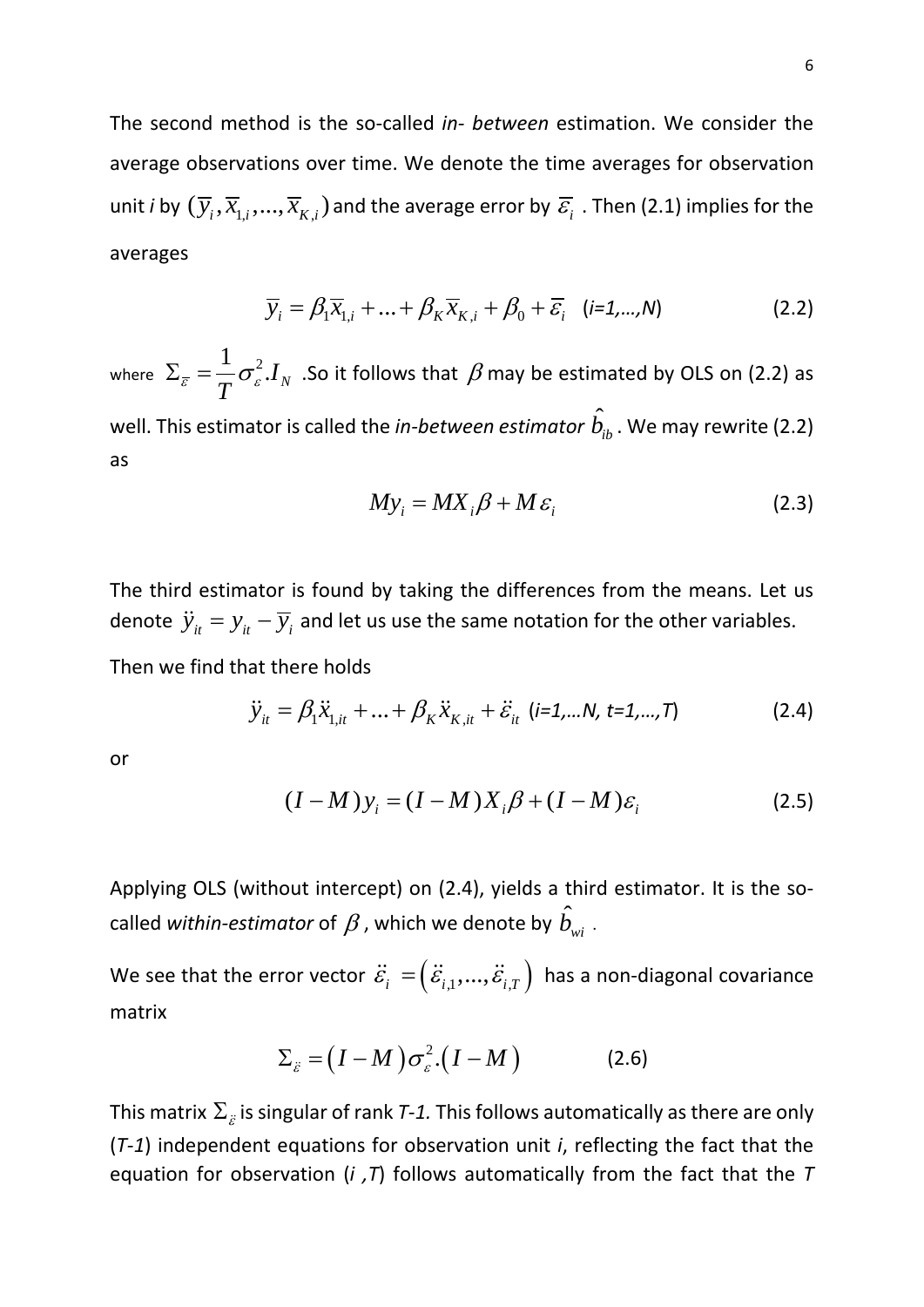demeaned observations add up to zero. In the following context we might, as usual, drop the last observation for each observation unit *i,* which removes the singularity. For our following analysis we prefer to use all *T* data. Then we have to replace the usual inverse by the generalized inverse  $\Sigma_{\ddot{\varepsilon}}^{+}$  which has the same eigenvectors as $\Sigma_{\tilde{\varepsilon}}$ , while the non-zero eigenvalues are replaced by their reciprocals. The three OLS- estimators being consistent, they are estimating the same parameter vector  $\beta$ , except for the within-estimator which does not estimate the intercept  $\beta_0$ .

Now we add a fourth extended model

$$
y_{it} = \ddot{\beta}' \ddot{x}_{it} + \overline{\beta}' \overline{x}_{it} + \varepsilon_{it}
$$
 (2.7)

or

$$
y_i = (I - M)X_i \ddot{\beta} + MX_i \overline{\beta} + M\varepsilon_i + (I - M)\varepsilon_i
$$
 (2.8)

This model leaves explicitly open that  $\ddot{\beta} \neq \overline{\beta}$  . If there holds equality, we are back in the traditional case, since  $\beta'(\ddot{x}_{it} + \overline{x}_{it}) = \beta' x_{it}$ . Hence (2.1) is a special case of the more general model (2.7). The implicit traditional assumption that  $\ddot{\beta} = \overline{\beta}$ may now be tested as a hypothesis. We notice that  $\ddot{X}_i$  is a (*TxK*)- matrix while  $\overline{X}_i$  is a (Tx(K+1))- matrix, including the intercept.

The first term in (2.7) refers to the differences and the second term to the averages. Since both terms are uncorrelated we may apply the Frisch –Waugh-Lovell theorem (Frisch, Waugh (1933), Lovell (1963)).

Since  $\ddot{x}'y = \ddot{x}'\ddot{y}$  and  $\ddot{x}'\varepsilon = \ddot{x}'\ddot{\varepsilon}$  we find that regression on  $\ddot{x}$  only, i.e.,

$$
y_{it} = \ddot{\beta}' \ddot{x}_{it} + \varepsilon_{it}
$$
 (2.9)

will yield the estimator  $\hat{\vec{b}} \equiv \hat{b}_{\text{\tiny within}} \!\!=\!\! \left(\ddot{X} \ddot{X}\,\right)^{\!-1} \ddot{X}^\prime \! y$  , identical with the result when regressing on  $\ddot{y}_{it}$  as in (2.4).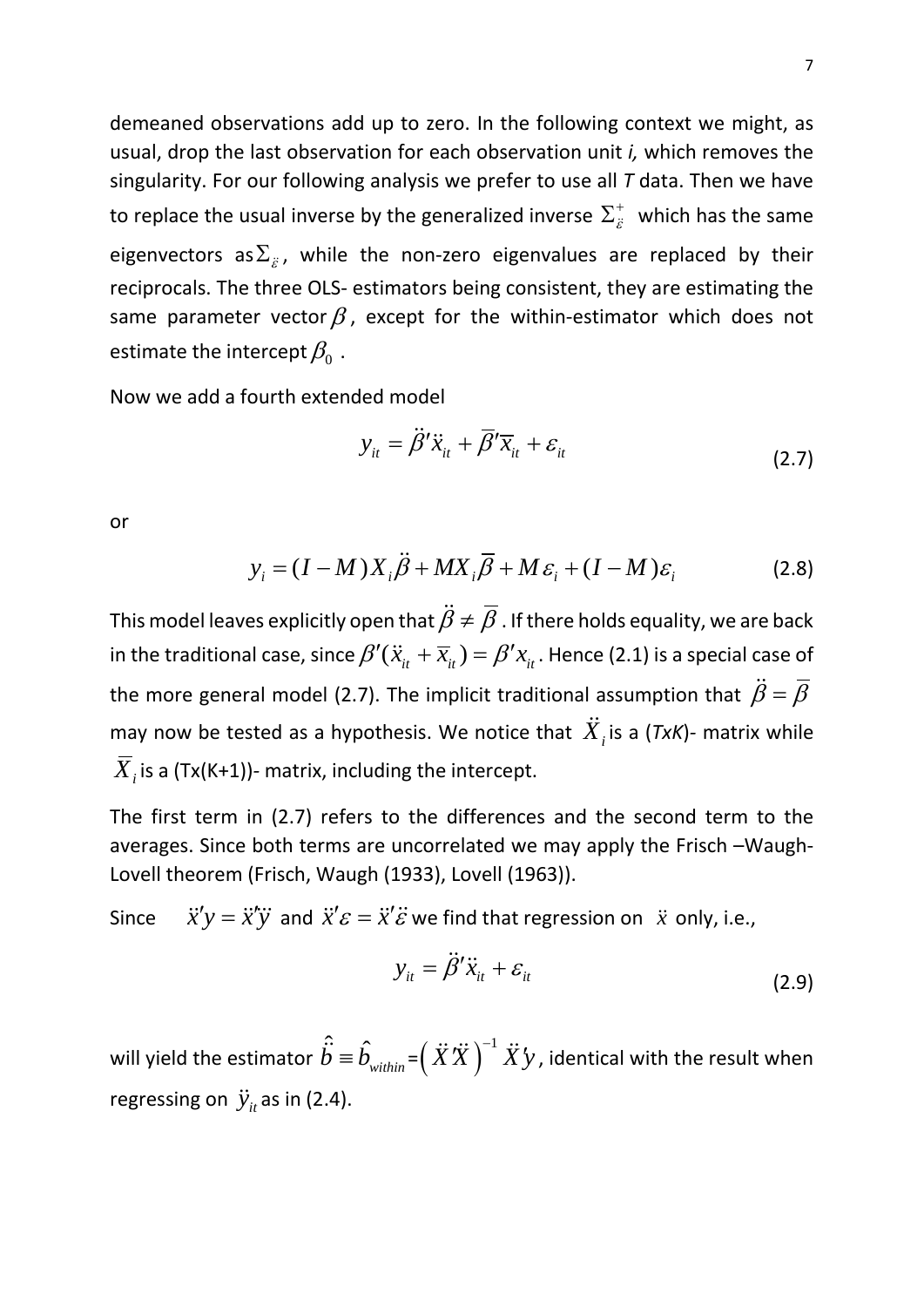Similarly, dropping the differences in (2.8), OLS yields only the in-between estimator. In short <sup>ˆ</sup> <sup>ˆ</sup> *inbetween b b* ≡ . Regression on (2.8) will simultaneously provide us with the within – and the in-between estimator.

We get the explicit formulae:

$$
\hat{b} = (X'X)^{-1}X'y
$$
  
\n
$$
\hat{b}_{wi} = (\ddot{X}'\ddot{X})^{-1}\ddot{X}'y
$$
\n
$$
\hat{b}_{ib} = (\overline{X}'\overline{X})^{-1}\overline{X}'y
$$
\n(2.10)

where  $\sum_{\ddot{E}} = I_N \otimes \sum_{\ddot{E}}$  is a (*TN x TN*) – block-diagonal matrix. For  $\overline{X}$  we remark that the first *T* rows are identical, and so for the second *T*-tuple, and so on. We may also interpret  $\overline{X}$  in the formula (2.5) as a (N x(K+1))-matrix, and  $\overline{y}$  as an N –vector  $\overline{y}'=(\overline{y}_1,...,\overline{y}_N)$  . Then the (*TN x TN*) – block- diagonal matrix  $\boldsymbol{\Sigma}_{\overline{\varepsilon}}$  =  $I_N\otimes \Sigma_{\overline{\varepsilon}}$  has to be replaced by the (*N x N*) - matrix  $\Sigma_{\overline{\varepsilon}}$  as well.

Since the OLS- estimators are unbiased, we may write the differences of the estimators with their expectations as  $\hat{b}_{_{\textit{with}}} - \ddot{\beta} = \left( \, \overline{X} \, {}^{\textstyle{}}\overline{X} \, \right)^{-1} \overline{X}$  '  $\ddot{\varepsilon}$ 

and  $\hat{b}_{ib}^{} - \overline{\beta} = \Bigr( \, \overline{X}^{\, *} \overline{X} \, \bigr)^{\!-1} \, \overline{X}^{\, *} \overline{\varepsilon} \,$  . Since the errors  $\ddot{\varepsilon}, \overline{\varepsilon}$  are uncorrelated, it follows that the estimators  $\hat{b}_{wi}, \hat{b}_{ib}$  are uncorrelated as well. If they are (asymptotically) normal, they are mutually independent.

The covariance matrices of the estimators are: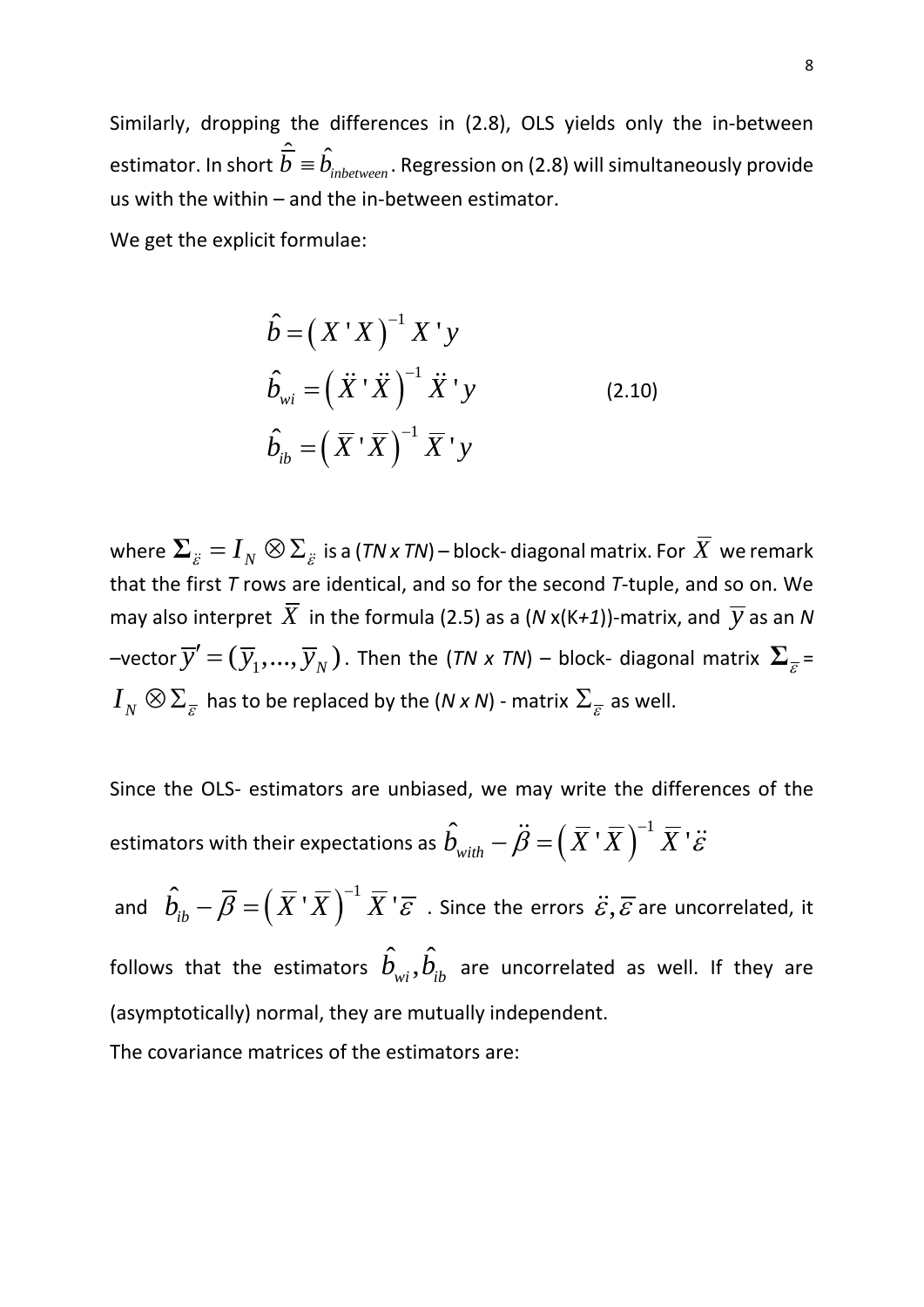$$
cov(\hat{b}_{wi}) = \frac{\sigma_{\varepsilon}^2}{NT} (\ddot{X} \dot{X})^{-1}
$$
  
\n
$$
cov(\hat{b}_{ib}) = \frac{\sigma_{\varepsilon}^2}{NT} (\overline{X} \dot{X})^{-1}
$$
\n(2.11)

where  $\overline{X}$  is a (*NT x*(*K+1*))-matrix. When we take  $\overline{X}$  to be a (*N x*(*K+1*)) the first factor becomes  $\sigma_{\varepsilon}^2/N$ .

It is now easy to test the equality of  $\hat{b}_{wi}$  and  $\hat{b}_{ib}$ . We notice that  $\text{cov}(\hat{b}_{wi} - \hat{b}_{ib}) = \text{cov}(\hat{b}_{wi}) + \text{cov}(\hat{b}_{ib}) = \Sigma_{wi, ib}$ . Hence, we have the test criterion  $(\hat{b}_{_{wi}}-\hat{b}_{_{ib}})'\Sigma^{-1}{}_{_{wi,ib}}(\hat{b}_{_{wi}}-\hat{b}_{_{ib}}) \thicksim \chi^2_k$  .

The *pooled* estimator  $\hat{b} = (X^{\top}X)^{-1}X^{\top}y$ , where we estimate under the additional constraint  $\;\hat{b}_{_{wi}}=\hat{b}_{_{ib}}=\hat{b}$  , or in terms of the population parameters  $\ddot{\beta} = \overline{\beta} = \beta$ , may now be interpreted as a weighted sum of the within- and inbetween estimator. We write the sum of squared residuals using the zerocorrelation of the means and the deviations as

$$
S^{2} = \sum_{i,t} (y_{it} - \beta' x_{it})^{2}
$$
  
=  $\sum_{i,t} (\ddot{y}_{it} - \beta' \ddot{x}_{it})^{2} + T \sum_{i} (\overline{y}_{i} - \beta' \overline{x}_{i})^{2}$  (2.12)  
=  $\ddot{S}^{2} + T \cdot \overline{S}^{2}$ 

Differentiation with respect to  $\beta$  yields the normal equation

$$
(\ddot{X}\ddot{X} + T.\overline{X}\overline{X})\hat{b} = \ddot{X}\ddot{y} + T.\overline{X}\overline{y} .
$$

We solve for  $\beta$  and get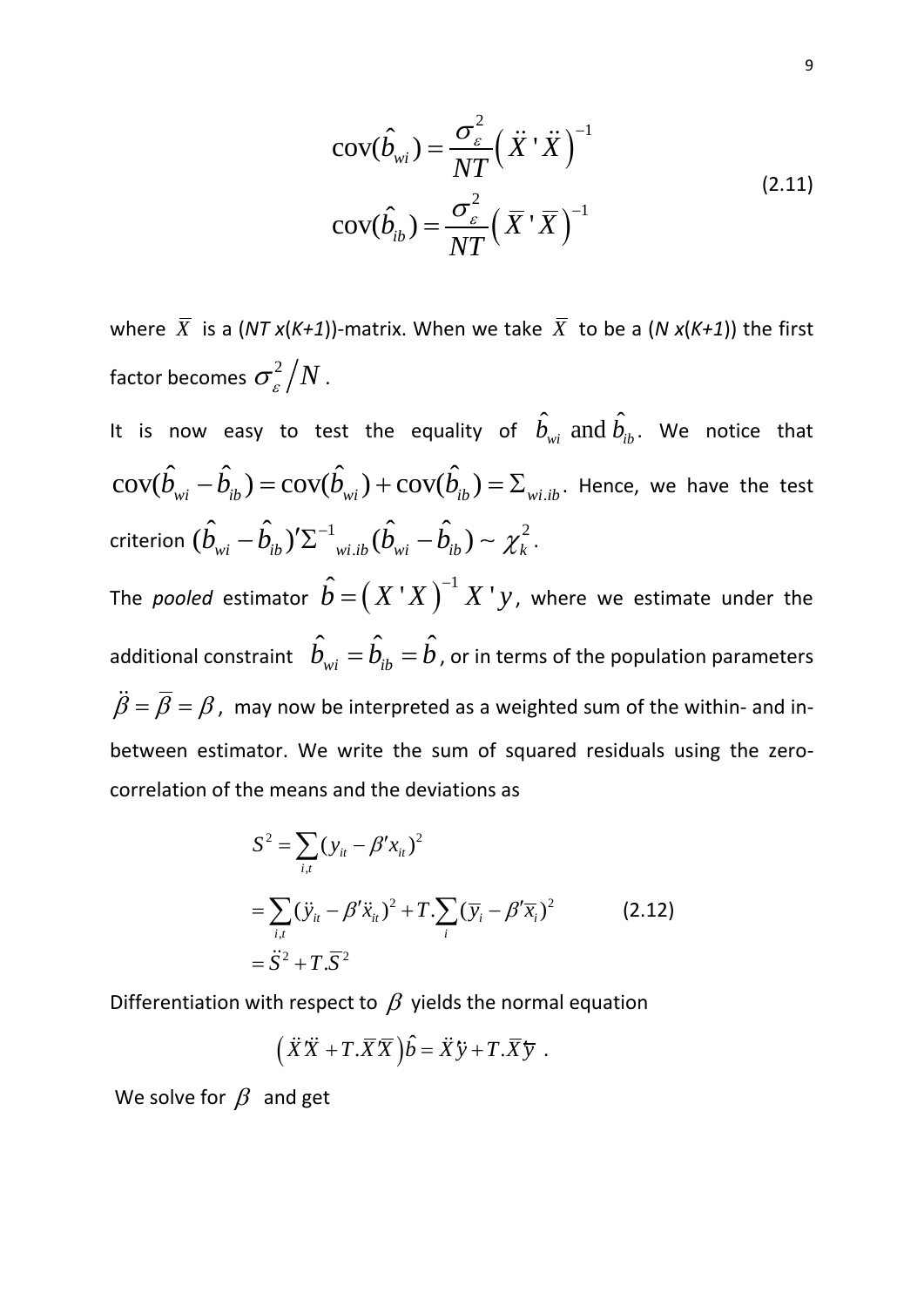$$
\hat{b} = (\ddot{X}\ddot{X} + T.\overline{X}\overline{X})^{-1}(\ddot{X}\ddot{y} + T.\overline{X}\overline{y}) =
$$
\n
$$
(\ddot{X}\ddot{X} + T.\overline{X}\overline{X})^{-1}((\ddot{X}\ddot{X})(\ddot{X}\ddot{X})^{+}\dot{X}\ddot{y} + (\ddot{X}\ddot{X} + T.\overline{X}\overline{X})^{-1}(\overline{X}\overline{X})(\overline{X}\overline{X})^{+}.T.\overline{X}\overline{y})
$$
\nThis is a matrix-weighted average  $\hat{b} = W_{wi}\hat{b}_{wi} + W_{ib}\hat{b}_{ib}$  with weights\n
$$
W_{wi} = (\ddot{X}\ddot{X} + T.\overline{X}\overline{X})^{-1}(\ddot{X}\ddot{X}) \text{ and } W_{ib} = (\ddot{X}\ddot{X} + T.\overline{X}\overline{X})^{-1}(\overline{X}\overline{X}) \text{, respectively. We may write the weights even more elegantly as } W_{wi} = (XX)^{-1}(\ddot{X}\ddot{X}) \text{ and }
$$
\n
$$
W_{ib} = (XX)^{-1}(\overline{X}\overline{X}).
$$

We see that the within-estimator gets the upper weight if the inter-temporal variation is large and inter-individual variation is small, while the within – estimator becomes relatively unimportant if inter-temporal variations per individual are small, but inter-individual variations are relatively large.

If the equality  $\hat{b}_{\scriptscriptstyle{wi}}\!=\!\!\hat{b}_{\scriptscriptstyle{ib}}$ holds, we have for their  $\;\;$  joint estimator $\hat{b}$  $(X^{\,\cdot}X\,)$ 2  $cov(\hat{b}) = \frac{\sigma_{\varepsilon}}{N} (X'X)^{-1}$ *NT*  $=\frac{\sigma_{\varepsilon}}{2\pi\epsilon}(X'X)^{-1}.$ 

#### 3. *Observed and unobserved fixed effects.*

It is frequently found that the estimators  $\hat{b}_{wi}, \hat{b}_{ib}$  yield statistically different estimates of the parameter vector  $\beta$ , which contradicts the model equation (2.1). The traditional way to repair this contradiction is to extend the model by adding a vector of *M* observed effects *Z* and/or an unobserved individual fixed effect  $\alpha_i$ . The equation runs

$$
y_{it} = \beta' x_{it} + \gamma' Z_i + \alpha_i + \beta_0 + \varepsilon_{it}
$$
\n(3.1)

The corresponding extended version is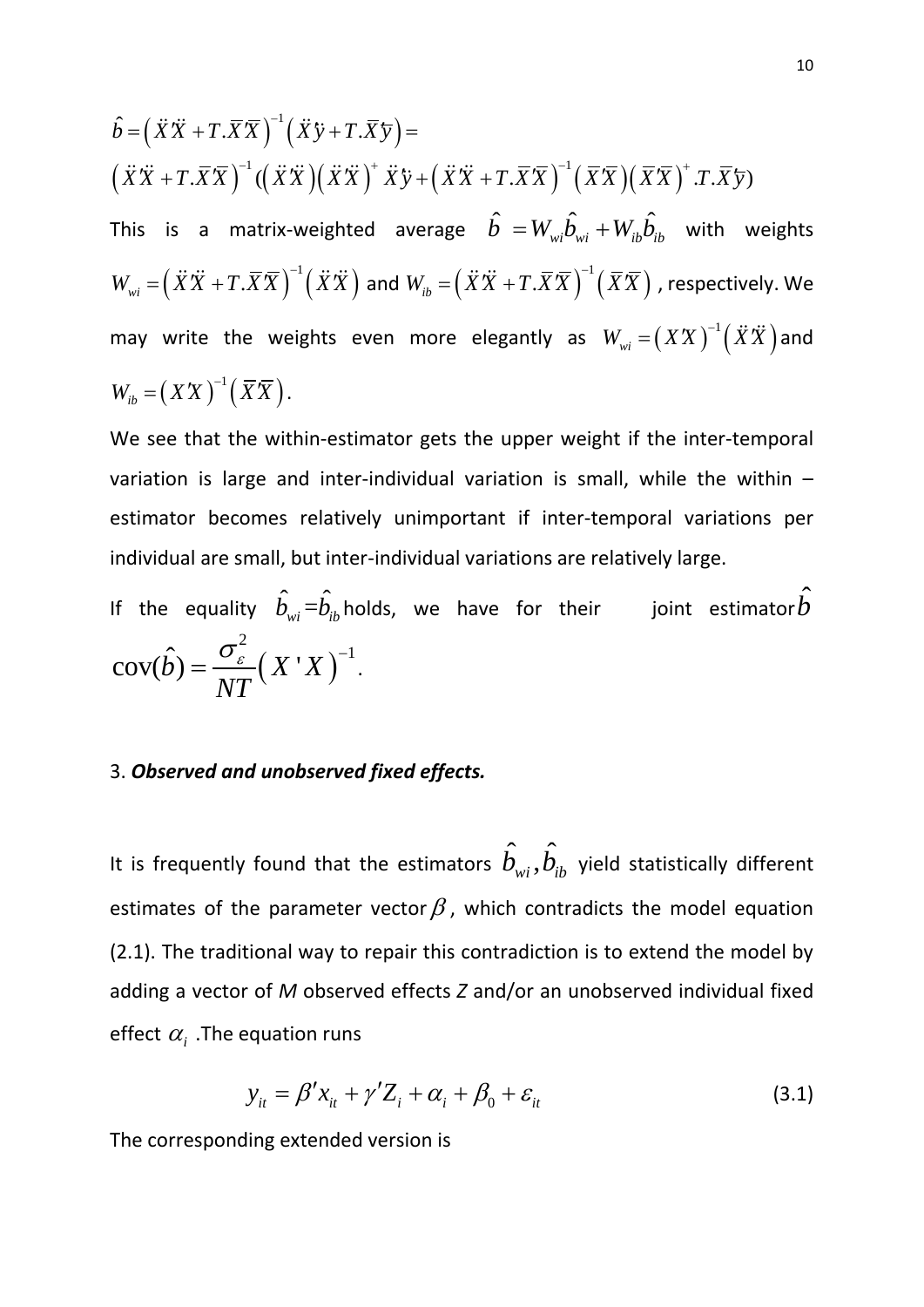$$
y_{it} = \ddot{\beta}' \ddot{x}_{it} + \overline{\beta}' \overline{x}_{i} + \gamma' Z_{i} + \alpha_{i} + \beta_{0} + \varepsilon_{it}
$$
 (3.2)

We notice that (3.2) is again a sum of two uncorrelated sets of explanatory variables, viz.,  $\ddot{X}$  and  $(\overline{X},Z,\alpha)$  . The role of  $\overline{X}$  and  $Z$  are the same. The role of  $\alpha$  is that of an omitted variable. If it correlates with  $\overline{X}$  or Z, it creates an 'omitted variable'- bias for the estimators of  $\overline{\beta}$  and  $\gamma$  . If it does not correlate, it is just a random effect, which may be added to the in-between error yielding a composite in-between error  $\eta_i = \overline{\varepsilon}_i + \alpha_i$  with corresponding co-variance matrix  $\Sigma_n = (\bar{\sigma}_\varepsilon^2 + \sigma_\alpha^2) I$ .

We may regress y on  $\ddot{X}$  only, yielding the within-estimator. The within-estimator is estimated from the normal equation

$$
\left(\ddot{X}\ddot{X}\right)\ddot{\beta} = \ddot{X}\dot{Y}
$$
\n(3.3)

The within –estimator is not affected by the presence of  $Z$  and  $\alpha$ , since  $\ddot{X}, \ddot{y}, \ddot{\varepsilon}$  are uncorrelated with  $Z$  and  $\alpha$  . For the same reason the withinestimator and its covariance- matrix is not affected by the presence of random effects.

We denote the extended matrix of explanatory variables by  $\overline{XZ} = (\overline{X},Z)$ .

The in - between estimator is estimated from the normal equations

$$
\begin{bmatrix}\n(\overline{X} \cdot \overline{X}) & (\overline{X} \cdot Z) \\
(\overline{X} \cdot Z)' & (Z \cdot Z)\n\end{bmatrix}\n\begin{bmatrix}\n\overline{\beta} \\
\gamma\n\end{bmatrix} =\n\begin{bmatrix}\n(\overline{X}) \\
(Z)\n\end{bmatrix}'\n\begin{bmatrix}\n\overline{y} - \alpha\n\end{bmatrix}
$$
\n(3.4)

where we notice that the relevant covariance matrix is  $\Sigma_n = (\ddot{\sigma}_s^2 + \sigma_\alpha^2) I$ . The estimators of  $\beta$  and  $\gamma$  are not consistent if  $\big(X\big)$   $\alpha$   $\neq$   $o$ ′  $\neq$  0 and/or  $Z^{'}\alpha \neq o$  . This is nothing else than the omitted variable bias when we apply OLS on the equation  $y_{it} = \overline{\beta}' \overline{x_i} + \gamma' Z_i + \alpha_i + \beta_0 + \varepsilon_{it}$ .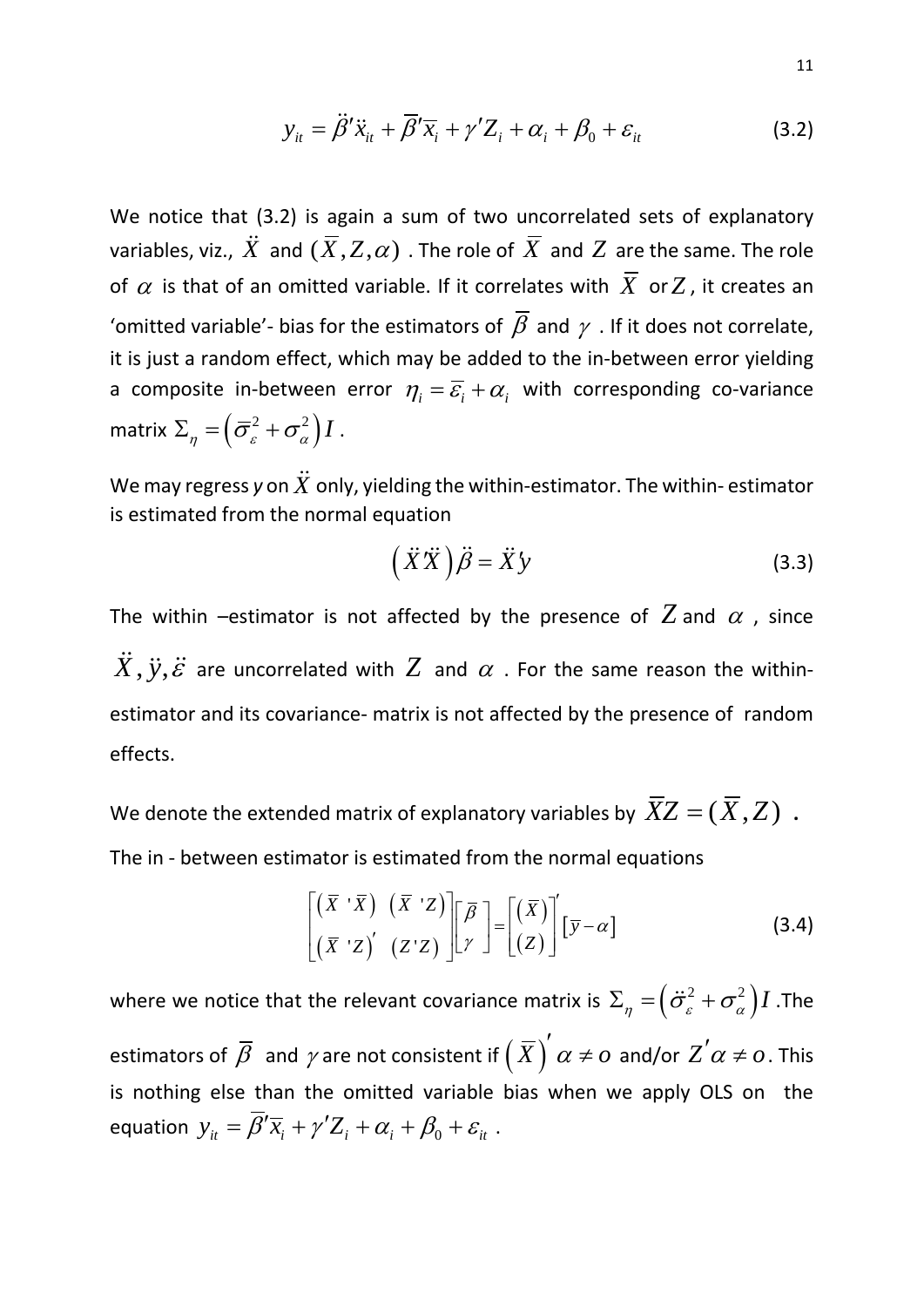Notice that the pooled estimator is also affected by the presence of  $Z$  and  $\alpha$  . This is easily shown by the fact that the *pooled* estimator, as we saw in the previous section, may be interpreted as a weighted sum of the within- and inbetween -estimator. If one of the two estimators is biased, it is obvious that the weighted average will be biased as well.

#### *Alternative interpretation*

An alternative explanation for an observed difference between the estimators  $\hat{b}_{\omega i}, \hat{b}_{\overline{i}b}$  is that the difference is not caused by an imperfect specification of the model equation, but that the two estimators stand for two *different* effects.

We may interpret (3.2) as a decomposition between the *structural* time invariant effects of the average  $\overline{X}_i$ ,  $\overline{X}$  and  $Z$ , and the effect of the *temporal* deviation  $\ddot{X}_{it}$ . An example of an economic theory where such a model seems relevant is Friedman's (1956) permanent income theory. Consumption  $y_{it}$  is there explained by permanent income  $\overline{X}_i$  and the income fluctuations  $\ddot{X}_i$  about the mean.

As said before, whether the hypothesis  $\beta_{ib} = \beta_{wi}$  is justified can be statistically tested.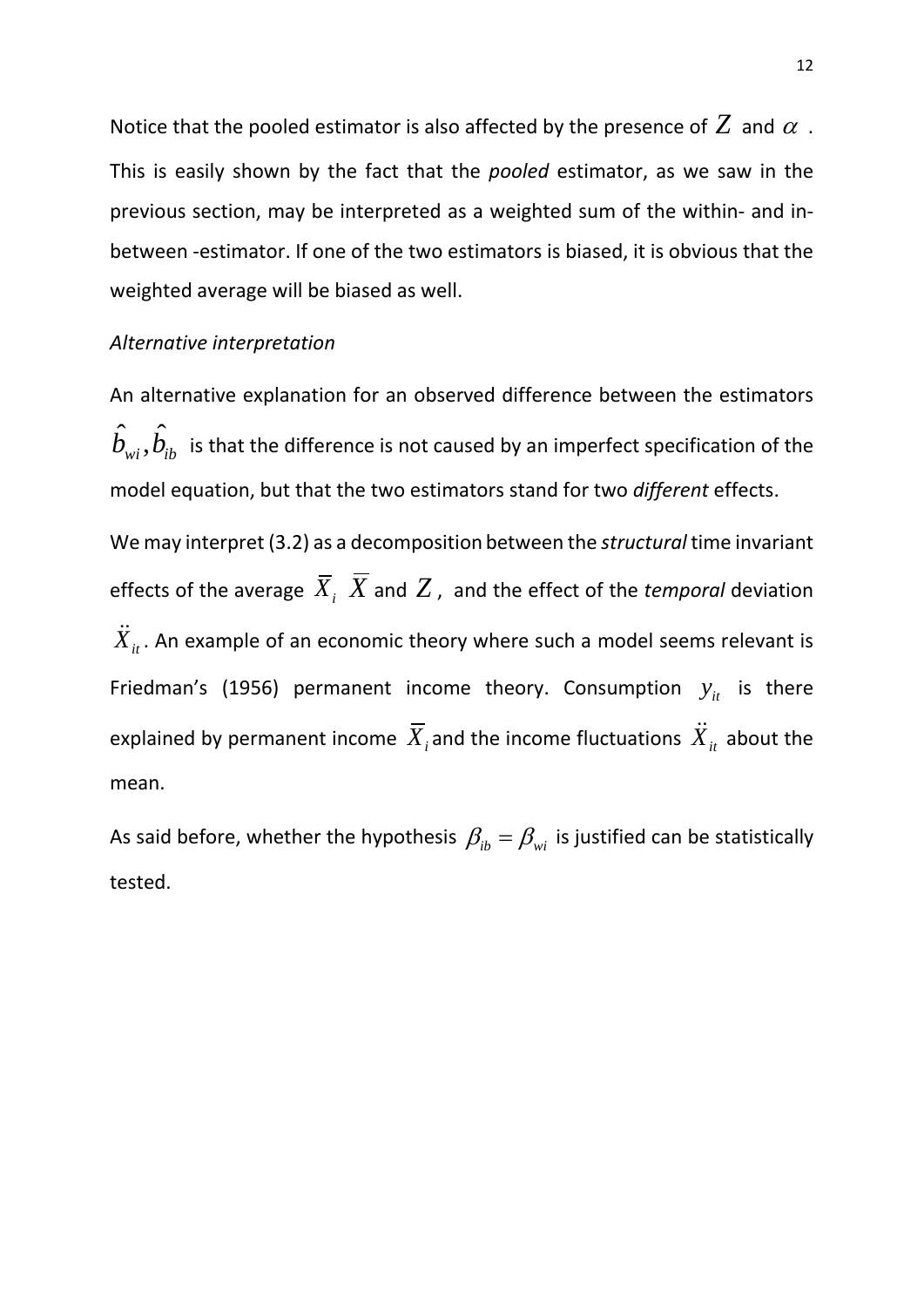#### **4.** *Application to qualitative panels.*

The present findings facilitate our approach to linear panel analysis. However, the main surprising novel result of this analysis is its consequence for the Ordered Probit analysis of panel data. In the established literature it is taken for granted that panel equations cannot be estimated by Ordered Probit. See, for instance, Chamberlain (1984), or Cameron and Trivedi (2005), who state in Section 23.4.3. of their magnificent book '' *Fixed Effects estimation is possible for the panel logit model, using the conditional MLE, but not for other binary panel models such as panel probit'.* This is based on the following reasoning.

Let the latent model be the traditional version

$$
y_{it} = \beta' x_{it} + \gamma' Z_i + \alpha_i + \beta_0 + \varepsilon_{it}
$$
\n(4.1)

where the error according to the Ordered Probit – model is assumed to follow a N(0,1)- distribution. We can apply OP on (4.1) .In that case the established result is that the OP-estimators are ML-estimators; consequently, the MLestimators  $\hat{b}_{op}$  will tend to the probability limits  $\hat{b}_{OLS}$  obtained by OLS on (4.1). However, if there are fixed effects,  $\hat{b}_{OLS}$  will be biased as we saw.

The usual way out in the panel- OLS-model is to look at the equation (2.4), viz.,

$$
\ddot{y}_{it} = \ddot{X}_{it} \, {}^{t} \beta + \ddot{\varepsilon}_{it} \tag{4.2}
$$

However, now we observe the y's only qualitatively as belonging to one of J ordered response categories $\{\mu_{j-1} < y \leq \mu_j\}$ ; we do not have the qualitative analogue of  $\ddot{y}_i$ . Hence, we cannot apply OP on (4.2).

Let us now apply OP on the latent model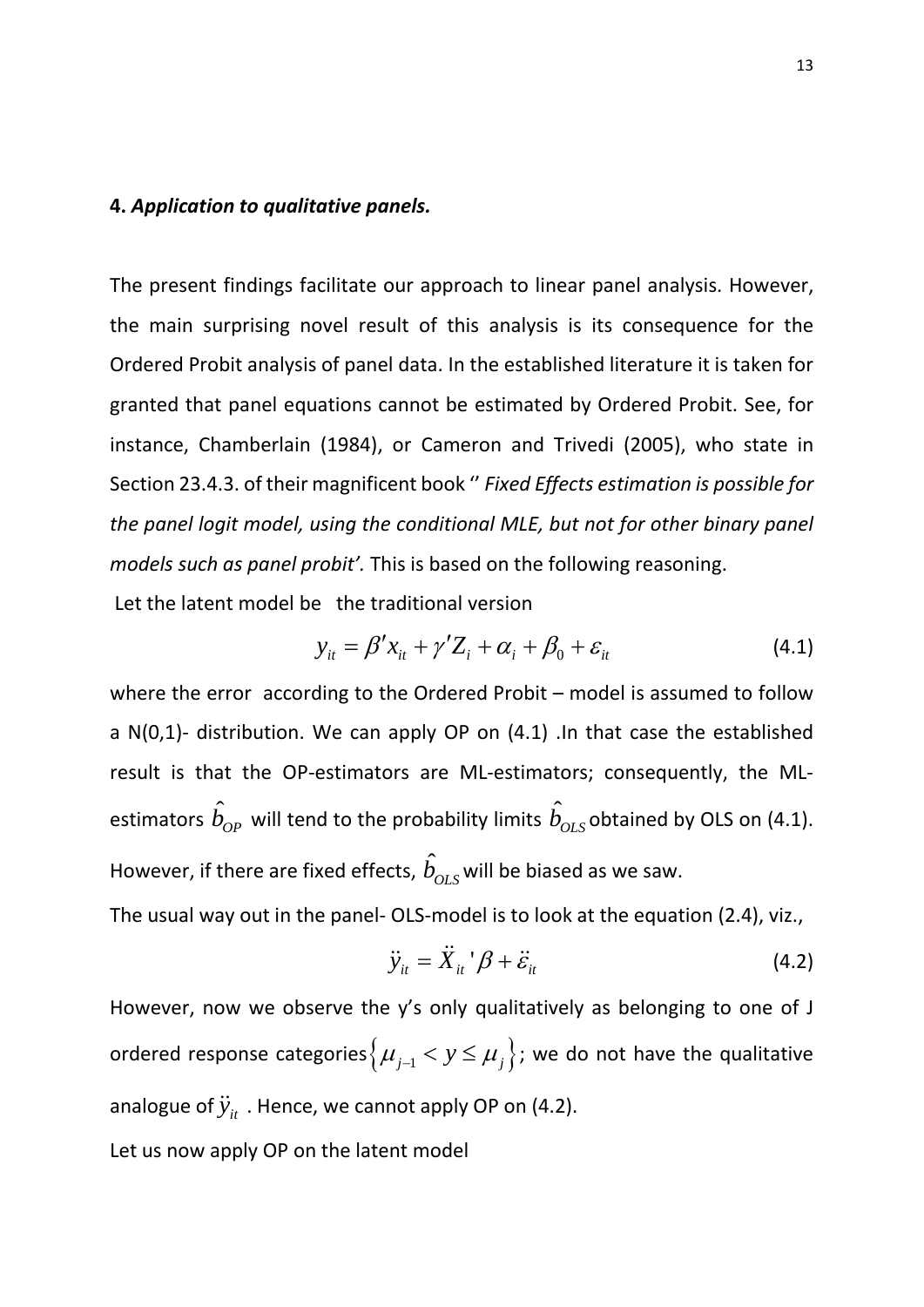$$
y_{it} = \ddot{\beta}' \ddot{x}_{it} + \overline{\beta}' \overline{x}_{i} + \gamma' Z_{i} + \alpha_{i} + \beta_{0} + \varepsilon_{it}
$$
 (4.3)

where the error is assumed to follow a  $N(0,1)$ - distribution. When we could apply OLS on the quantitative observations  $y_{it}$  following (4.3), the within – and inbetween estimators would be simultaneously and consistently be estimated on (4.3) by  $\hat{b}_{wi}$  and  $\hat{b}_{ib}$ . It is well-known that if we only know the observations as belonging to *ordered* classes, while the errors are N(0,1)- distributed, then we may apply OP and the OP-estimators, being M L- estimators, are consistent. However, we are still assuming that errors are N(0,1)- distributed. The latter assumption is unnecessarily restrictive. If the errors have an arbitrary variance  $\sigma > 0$ , the estimation under the false assumption that  $\sigma = 1$  will yield OPestimators which are all multiplied by  $1/\sigma$ , but which have the same ratio to each other.

In the qualitative panel context the observations of  $y_{it}$  are belonging to known *ordered* classes. Hence, we may apply OP on (4.3) and we estimate the parameters  $\overline{\beta}$ ,  $\ddot{\beta}$  or  $\beta_{ib}, \beta_{wi}$  up to an unknown proportionality factor  $\psi$  = 1/ $\sigma$  $(>0).$ 

The coefficients and their covariance matrix may be estimated by OP by using traditional software. The estimators are consistent. Hence  $\hat{b}_{OP} \approx \psi \hat{b}_{OLS}$  and  $\hat{\overline{b}}_{OP} \approx \psi \hat{\overline{b}}_{OLS}$ . If there are fixed effects  $\alpha$  we encounter the same problems as in the OLS-case for the in-between and the pooled case. In case of correlation the estimators  $\hat{\overline{b}}_{_{OP}}, \hat{\gamma}_{_{OP}}$  will be biased. However,  $\hat{\overline{b}}_{_{OP}}$  will be consistent. It is immune for fixed effects. Again, it is possible to test whether  $\hat{b}_{OP} = \hat{b}_{OP}$ . This is relatively easy as the estimators  $\hat{b}_{_{OP}}, \hat{b}_{_{OP}}$  are uncorrelated. This follows when we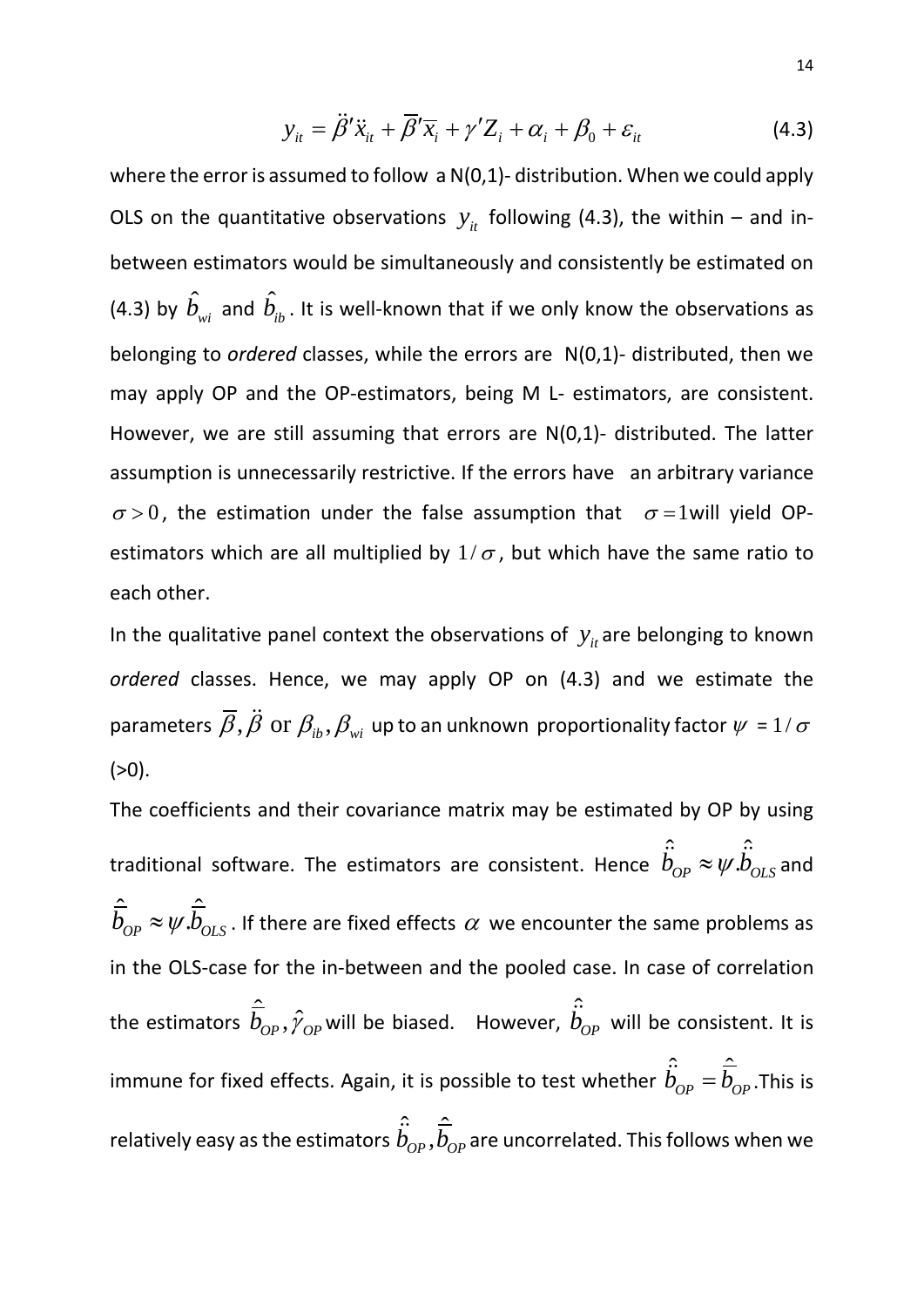consider the joint covariance matrix. It may be written as 1 1 *N*  $i^{\lambda}$ *i* $\lambda$ <sup>*i*</sup> *i*  $W_i X_i X$ −  $\left[ \sum_{i=1}^N w_i x_i x_i' \right]^{-1}$  (see

Cameron and Trivedi, p.469), where  $x_i' = \left \lfloor {\ddot{x}_i', \overline{x}_i'} \right \rfloor$  . It is easy to see that the non-diagonal blocks in this matrix are a sum of zeroes and therefore zero themselves.

The difference between the traditional model and our model is that the existing literature states that the within- estimator  $\beta_{wi}$  can only be derived by regressing on the *differences*  $\ddot{y}_{it}$ , while we showed above that regressing on the original observations  $y_{it}$  yields the same estimator. This fact sets us free from the necessity to find a counterpart for the difference  $\ddot{y}_i$  in the Probit –context. The impossibility to define the difference  $\ddot{y}_i$  in the Probit –context led researchers to the conviction that estimation of a qualitative linear panel model by OP was impossible. However, since it appears that also for the quantitative model using  $\ddot{y}_{it}$  is not needed at all, it follows logically that this is not necessary for OP either. Analogously to (2.8) we may estimate  $\beta_{wi}$  from the latent model (2.9)  $y_{it} = \ddot{\beta}' \ddot{x}_{it} + \varepsilon_{it}$ 

#### 5. *Empirical example*

As an illustration of the above we use the data of Vella and Verbeek ([1](#page-15-0)998)<sup>1</sup>.First, we estimate an equation where the variable *y* to be explained is continuously observed. Then we discretize *y* into two events: positive or negative and we explain those discrete events by Probit, assuming the same now latent model

<span id="page-15-0"></span><sup>&</sup>lt;sup>1</sup> These data are downloadable from the Journal of Applied Econometrics-data archive.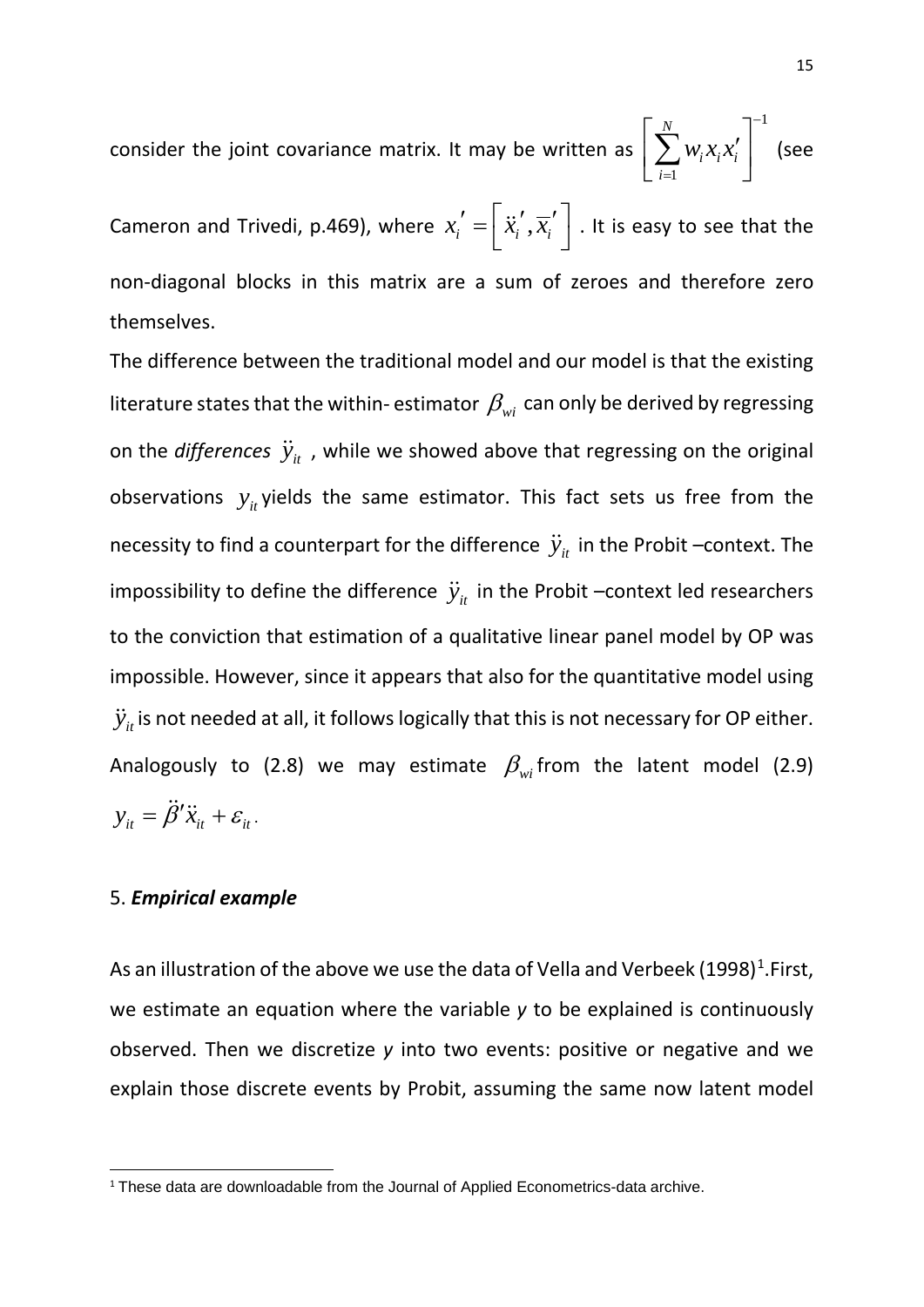equation<sup>[2](#page-16-0)</sup>. Vella and Verbeek use data from the National Longitudinal Survey (Youth Sample). The set consists of 545 observations of young full-time working males who have completed their schooling by 1980. Annual observations of the wage are available for 1980-1987. Here we use the data to estimate a standard Mincerian wage equation with some additional explanatory variables. We use the following time-constant explanatory variables: years of schooling (School), Black and Hispanic. The time -varying explanatory variables are: a proxy for labor market experience (Experience = Age - 6 - School) and its square, being married or not (Married), and union membership (Union). Controls for region of residence are added as well. We distinguish three kinds of variables: the time constant variables  $Z$ , the demeaned variables  $\ddot{x}$  and the averages of  $X$ , denoted *by*  $\overline{x}$ *.* 

#### *OLS-results.*

The results of five different estimation methods are presented in Table 1. First we look at OLS on  $\Delta x = \ddot{x}$  and  $\overline{x}$  *alone.* Then we add other *Z* –variables. Then we add the random effects error structure (see e.g. Cameron and Trivedi,Section 23.2.3). Finally, we look at the fixed effects estimation where  $y$  (not  $\ddot{y}$ ) is regressed on  $\Delta x = \ddot{x}$  only and the in-between method where *y* (not  $\overline{y}$ ) is regressed on  $\bar{x}$  *and* Z.

First, we look at the middle panel. It appears that the estimates of the timevarying explanatory variables are exactly the same under the four methods by which they are estimated. Second, we see from the first and third panel that the estimates are identical as well. The standard errors of the random effects model

<span id="page-16-0"></span><sup>&</sup>lt;sup>2</sup> Discretizing into two classes only yields the hardest case. The more classes are distinguished, the more the data will look like continuously observed.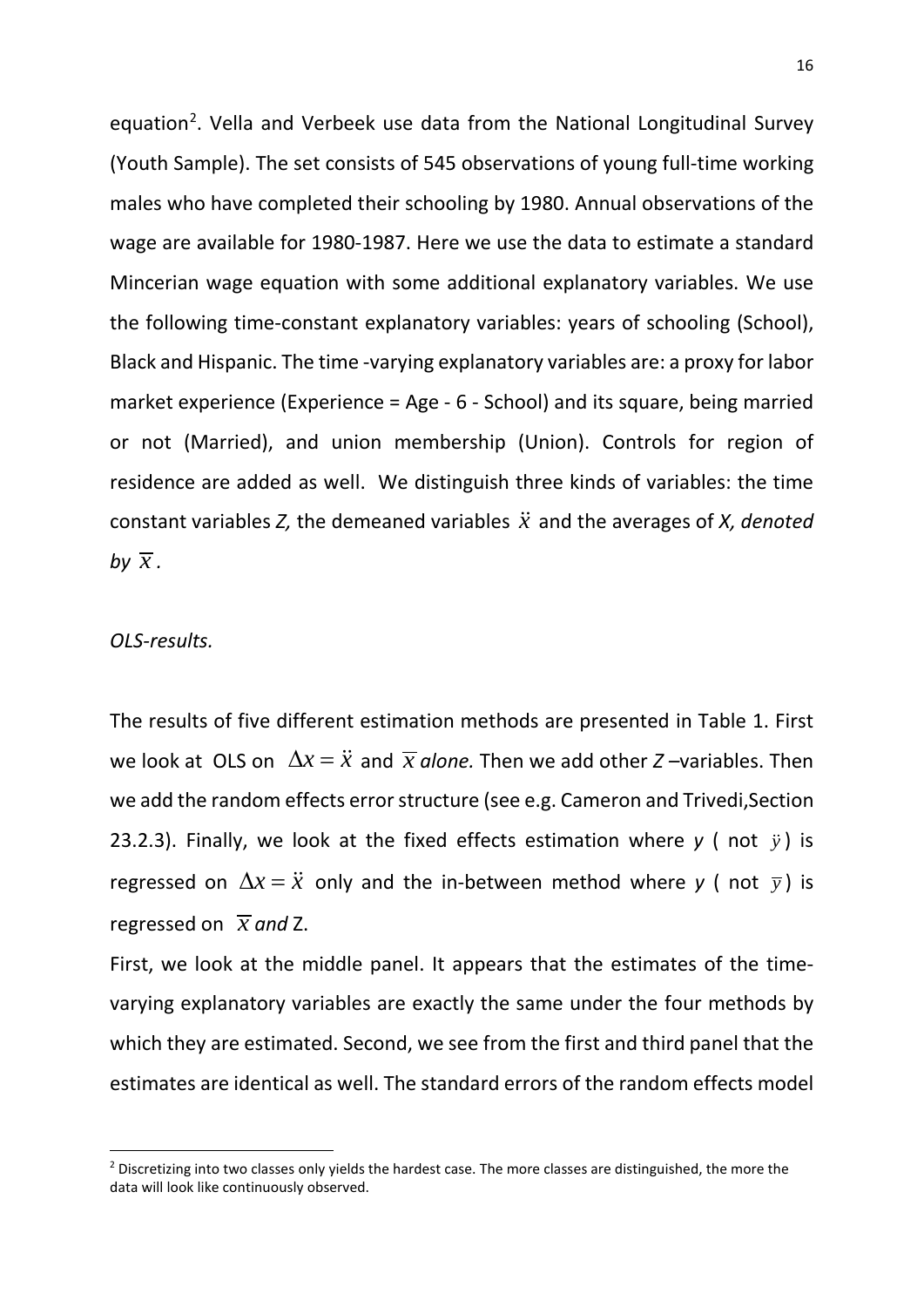and the in-between estimation are identical. The Random Effects-standard errors are the correct ones, and as expected the Pooled OLS-standard errors differ considerably. Comparing the first and second column of Table 1 we see that adding the *Z-* variables changes the time- constant *-* effects *,* but not the effects of ∆*x* . There are indeed individual fixed effects, which are (partly) covered by the *Z-* variables. All the results are in line with the theory developed above. Finally, comparison of the second and third panel of Table 1 shows that the coefficients of  $\ddot{x}$  and  $\bar{x}$  are dramatically different, while the traditional model  $y = \beta'x = \beta'\ddot{x} + \beta'\overline{x}$  would suggest that they not differ statistically. Our conclusion for this data set is that the model  $y = \beta' x$  is not appropriate and that  $y = \beta' \ddot{x} + \beta' \overline{x}$  is the preferred alternative.

# **HERE TABLE 1**

*Probit results.*

In Section 4 we argued that Probit may be applied on the latent model

$$
y_{it} = \ddot{X}_{it}^{\dagger} \beta_{wi} + \overline{X}_{i}^{\dagger} \beta_{ib} + Z_{i}^{\prime} \gamma + \beta_{0} + \alpha_{i} + \varepsilon_{it}
$$
 (5.1)

In the continuous model the presence of the fixed effect  $\alpha_i$  gives difficulties if it is correlated with  $\overline{X}_i$  and/or  $Z_i$ . The same difficulty appears in the Probit –context as well.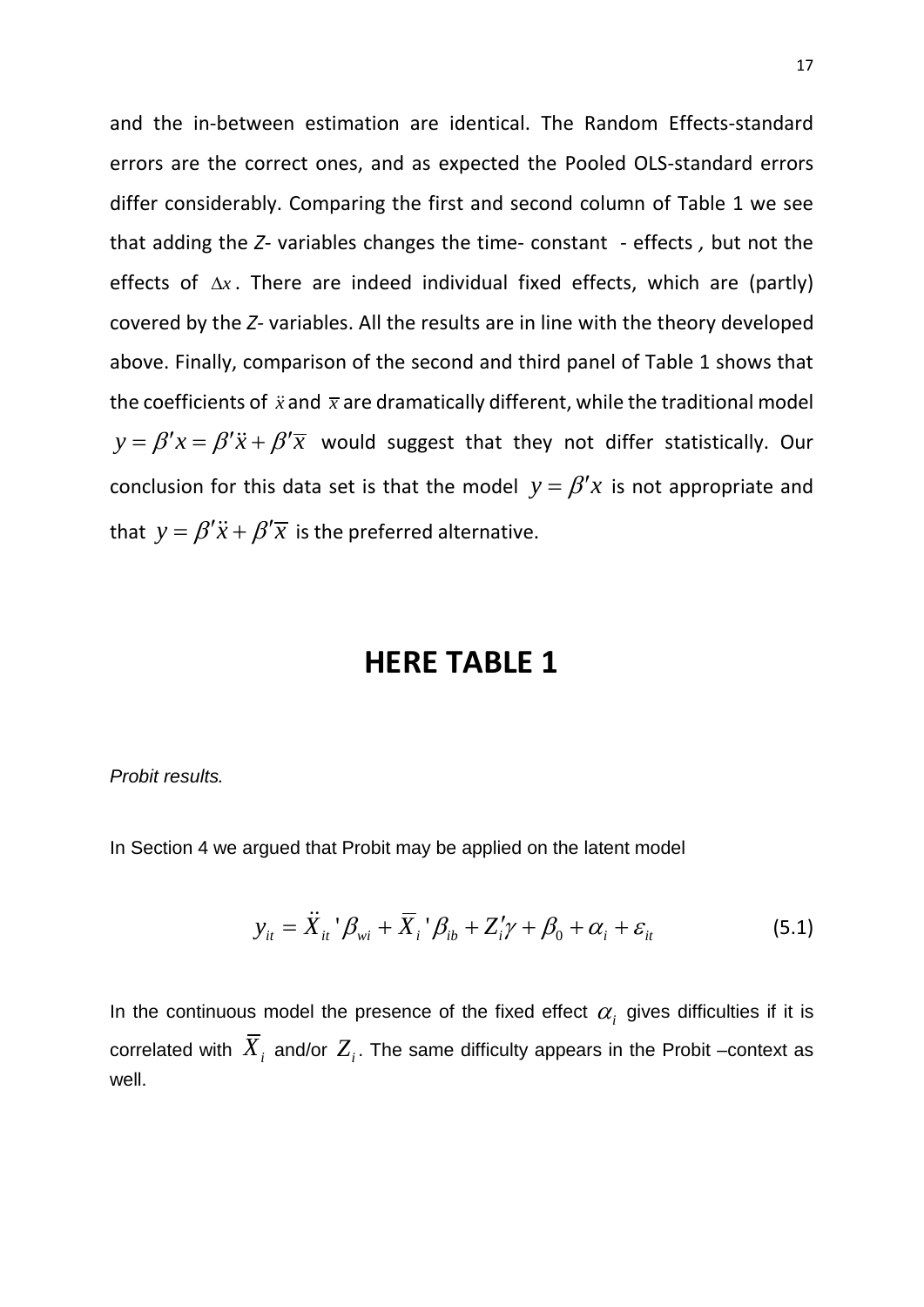When we like to compare the outcomes of the OP-estimation with the OLS-results of the same data set, we have at first to create discrete events. Therefore, we discretize the data set by distinguishing the two discrete events  $y_{it} \leq 0, y_{it} > 0$ .

The problem when applying Probit is that the error variance  $\sigma_{\varepsilon}$  in the original data set will not be equal to one, as is usually assumed when applying Probit. However, (5.1) is equivalent to

$$
\frac{1}{\sigma_{\varepsilon}} y_{it} = \ddot{X}_{it} \cdot \frac{\ddot{\beta}}{\sigma_{\varepsilon}} + \overline{X}_{i} \cdot \frac{\overline{\beta}}{\sigma_{\varepsilon}} + Z_{i}' \frac{\gamma}{\sigma_{\varepsilon}} + \frac{\beta_{0}}{\sigma_{\varepsilon}} + \frac{\alpha_{i}}{\sigma_{\varepsilon}} + \frac{\varepsilon_{it}}{\sigma_{\varepsilon}}
$$
(5.2)

This equation has error variance equal to one. Hence, it follows that if we apply standard Probit on (5.1) we will get consistent estimators of the *ratios* between the coefficients.

Now we apply Probit on the discretized versions of the equations estimated in Table 1. This yields Table 2.

# **HERE TABLE 2**

Comparing the ratios is facilitated by constructing Table 2A where we divided the first column in Table 2 by 0.243, the coefficient of Δ*Experience* . Similar divisions are applied to columns 2,3,4. In this way all coefficients of Δ*Experience* are set equal to one and comparison of the different methods becomes easy. This division is, of course, also applied for the standard deviations. This yields the four corresponding columns in table 2 A, which are easily compared. For the last column we multiply the cells in the last column by the factor 335/313. This yields a comparable version of the fifth column. This yields an auxiliary table 2A, where the columns are comparable, and ideally, should be equal.

# **HERE TABLE 2A**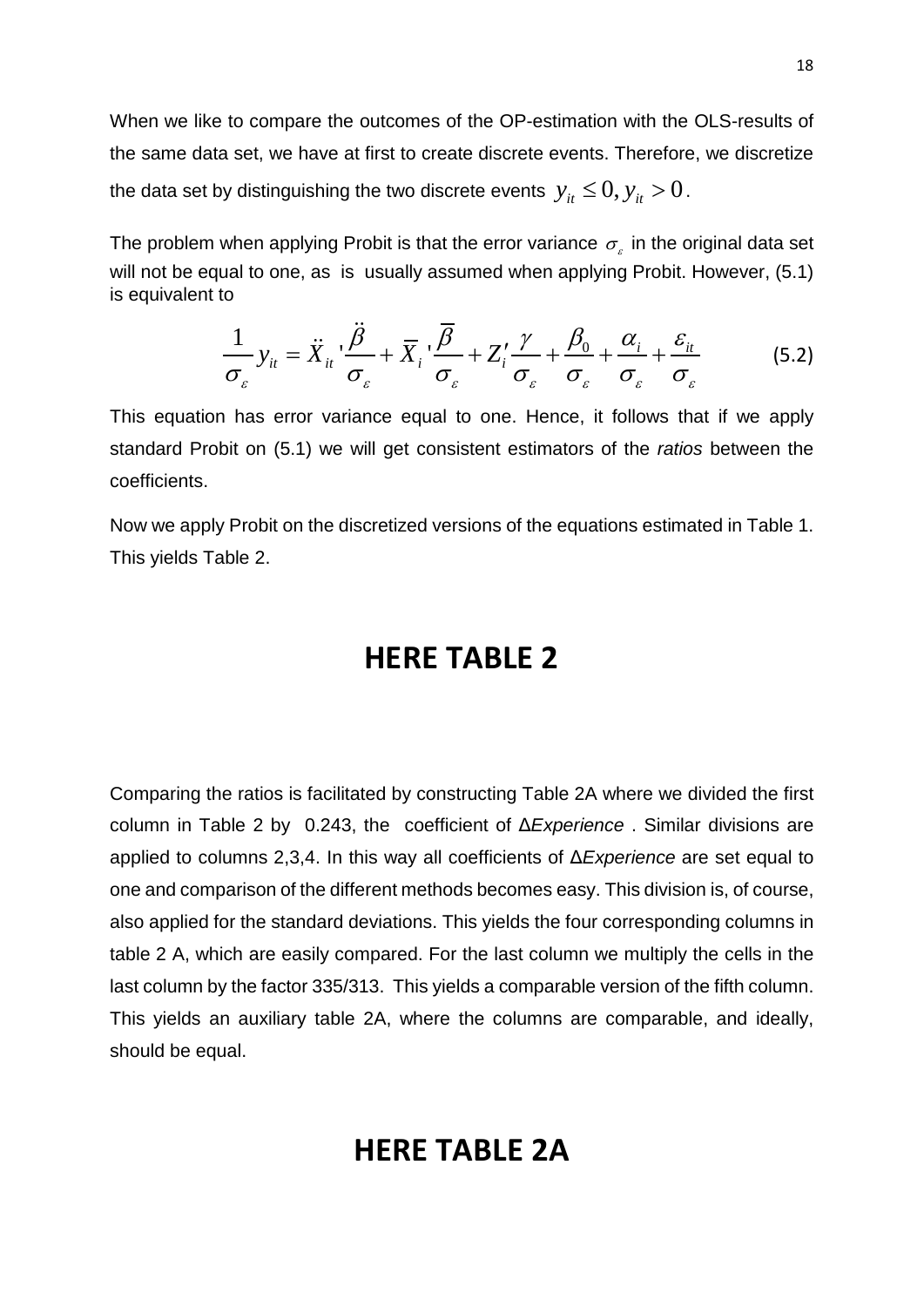Taking into account the standard deviations we see that the columns are roughly equivalent and also equivalent to the results in Table 1. Looking at the second column in the second panel we find from Table 1 that the ratios are -0.004/0.116 =-0.034, and then 0.38, 0.71. The corresponding ratios in Table 2A are -0.031, 0.363, and 0.988.

Taking into account the standard deviations we see that the columns in Table2 are not significantly different and also in line with the results in Table 1.

Our main conclusion is that Probit on panel data is possible and yields consistent estimators.

#### *6. Conclusion*

In this paper we reconsidered the econometric approach to linear panel data analysis. We argue that the usual panel data model should be replaced by a model that at least includes two sets of variables: the deviations from the mean *and* the averages over time. We call this the extended model. When we do that we find that the in- between estimator and the within-estimator can be found simultaneously from the same regression equation. The two estimators appear to be uncorrelated. The pooled estimator is a weighted average of the first two estimators. By this simple extension of the model it is possible to analyze linear panels by the usual cross-section methodology. In other words, we can get rid of the rather ad hoc specifications focusing on within *or* in-between effects. In this extended model there is no need for an a priori assumption on equality of the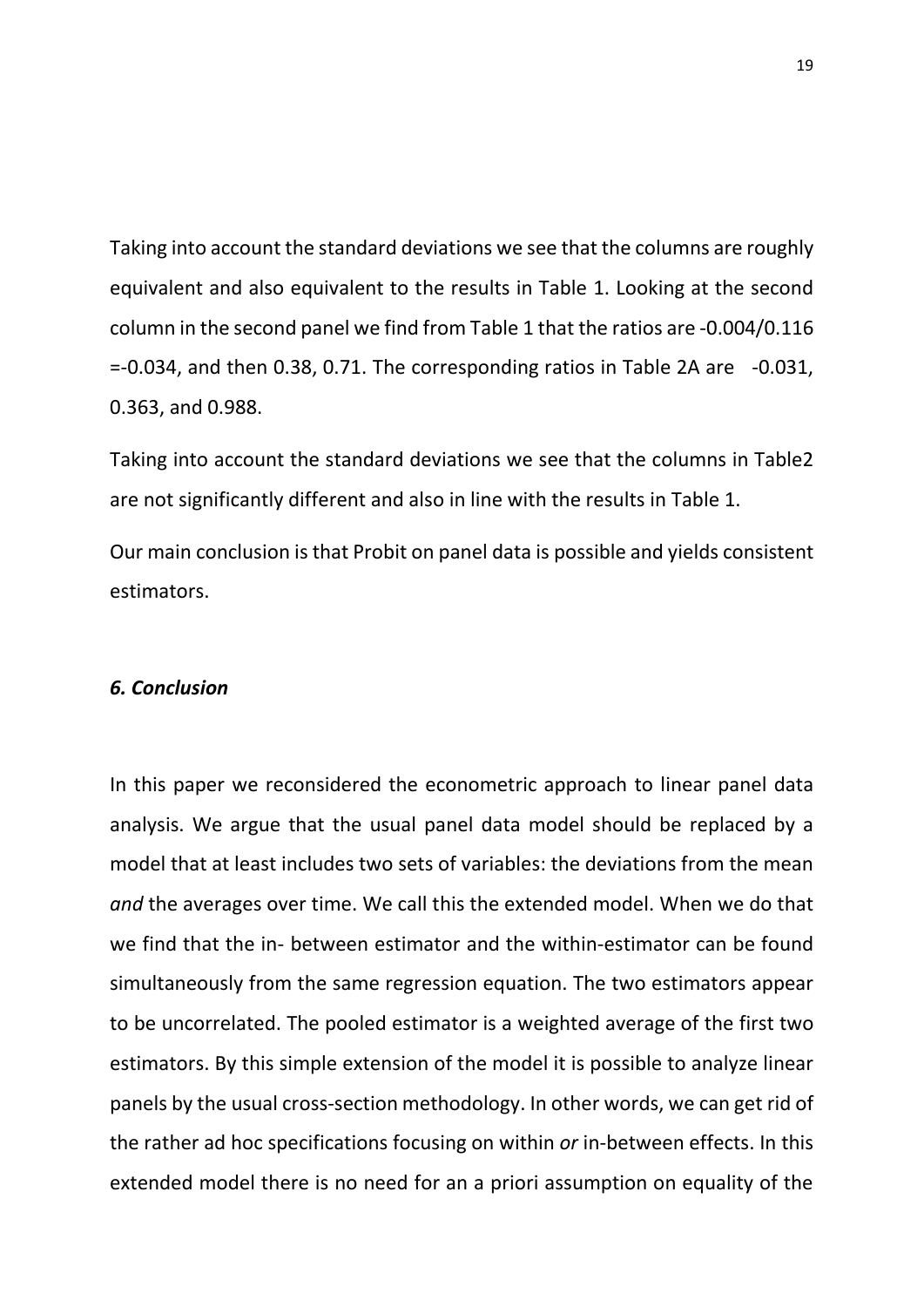inter-temporal and inter- individual effects. It is rather a hypothesis which can be tested empirically. The extension of OLS to qualitatively ordered variables to be explained by means of Ordered Probit does not offer any special problem for the extended panel model. Henceforth, Ordered Probit can be used for the analysis of qualitative panel data.

The results obviously are also relevant for regional panels, and treatment evaluations (dif- in- dif studies ). In this paper we looked only at one-way models (see Cameron and Trivedi ,section 21.8.) , variables are only indexed by *i* or *i,t*  but generalizations to two-way models where variables are indexed by *i* or *t* or *i,t* are obvious. Also this approach seems applicable to more than two indexes.

The results of this study suggest that a special place for linear panel data analysis in econometrics as a specific subfield of econometrics is perhaps less obvious than it is thought by now.

### **References:**

Baltagi, 2001, *Econometric Analysis of Panel Data*, 2nd edition, John Wiley & Sons Ltd, Chichester.

Cameron, C. amd P.K. Trivedi, 2005, *Microeconometrics*, Cambridge University Press, Cambridge (Mass.).

Chamberlain, G., 1984, Panel Data, Chapter 22 of the *Handbook of Econometrics*, vol. II, Z. Griliches and M.D. Intriligator (eds), Elsevier Science Publishers, Amsterdam.

Friedman,M. ,1956, *[A Theory of the Consumption Function](http://www.nber.org/chapters/c4405.pdf)* , Princeton, NJ: Princeton University Press.

Frisch, R., Waugh, F. V. (1933). "Partial Time Regressions as Compared with Individual Trends". *[Econometrica](http://en.wikipedia.org/wiki/Econometrica)* 1 (4): 387–401. .

Hsiao, C., 1986, *Analysis of Panel Data*, Cambridge University Press, Cambridge (Mass.).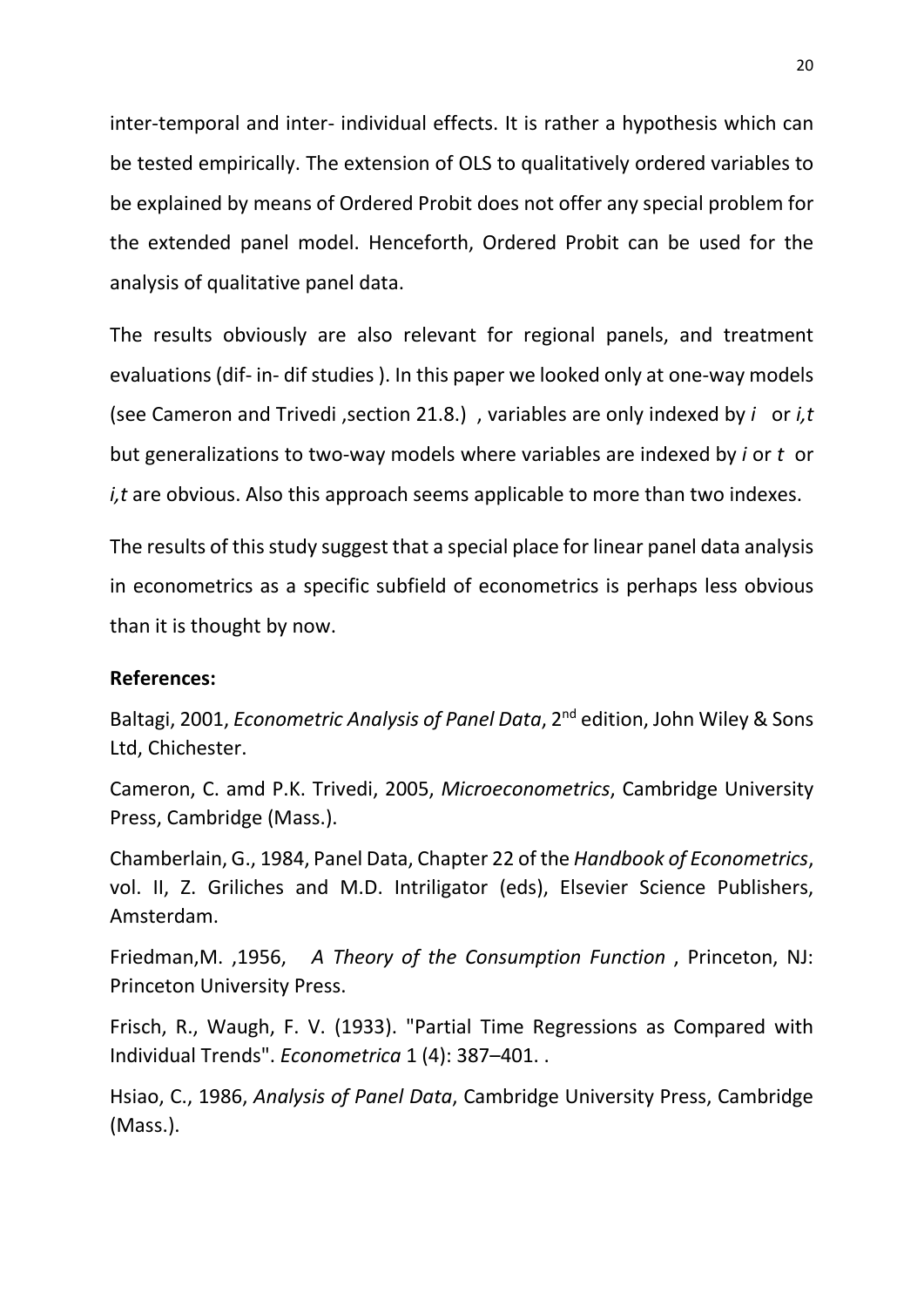Lovell, M. (1963). "Seasonal Adjustment of Economic Time Series and Multiple Regression Analysis". *[Journal of the American Statistical Association](http://en.wikipedia.org/wiki/Journal_of_the_American_Statistical_Association)* **58** (304): 993–

Mundlak, Y., 1978, "On the Pooling of Time Series and Cross Section Data", *Econometrica*, vol. 46 (1), pp. 69-85.

Vella, F., Verbeek, M., 1998. "Whose wage do unions raise? A dynamic model of unionism and wage rate determination for young men" . *Journal of Applied Econometrics* 13, 163–183.

Verbeek, M., 2008, *A Guide to Modern Econometrics*, 3rd edition, John Wiley & Sons Ltd, Chichester.

Wooldridge, J.M., 2002, *Econometric Analysis of Cross Section and Panel Data*, MIT-Press, Cambridge (Mass.).p.487-91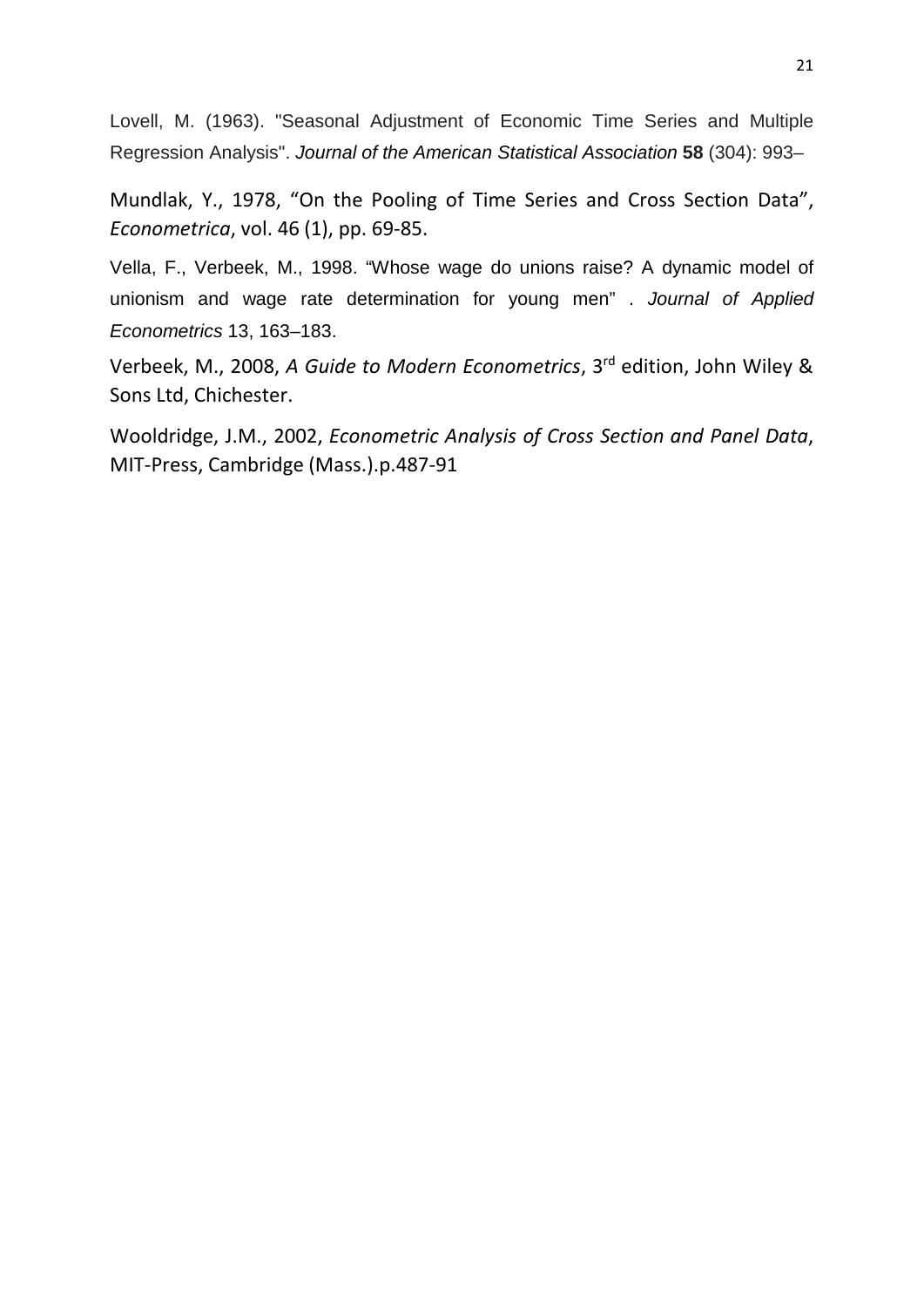| Variable                                             | <b>OLS</b>   | <b>OLS</b>   | Random         | Fixed        | <b>Between</b> |  |
|------------------------------------------------------|--------------|--------------|----------------|--------------|----------------|--|
|                                                      |              |              | <b>Effects</b> | Effects      |                |  |
| Time constant explanatory variables                  |              |              |                |              |                |  |
| Constant                                             |              | 0.572        | 0.572          |              | 0.572          |  |
|                                                      |              | $(0.109)$ ** | $(0.224)$ *    |              | $(0.224)$ *    |  |
| School                                               |              | 0.092        | 0.092          |              | 0.092          |  |
|                                                      |              | $(0.005)$ ** | $(0.011)$ **   |              | $(0.011)$ **   |  |
| <b>Black</b>                                         |              | $-0.129$     | $-0.129$       |              | $-0.129$       |  |
|                                                      |              | $(0.024)$ ** | $(0.049)$ **   |              | $(0.049)$ **   |  |
| Hispanic                                             |              | $-0.034$     | $-0.034$       |              | $-0.034$       |  |
|                                                      |              | (0.022)      | (0.046)        |              | (0.046)        |  |
| Time varying explanatory variables                   |              |              |                |              |                |  |
| $\Delta$ Experience                                  | 0.116        | 0.116        | 0.116          | 0.116        |                |  |
|                                                      | $(0.012)$ ** | $(0.011)$ ** | $(0.008)$ **   | $(0.008)$ ** |                |  |
| $\Delta$ Experience <sup>2</sup>                     | $-0.004$     | $-0.004$     | $-0.004$       | $-0.004$     |                |  |
|                                                      | $(0.001)$ ** | $(0.001)$ ** | $(0.001)$ **   | $(0.001)$ ** |                |  |
| ∆Married                                             | 0.045        | 0.045        | 0.045          | 0.045        |                |  |
|                                                      | (0.026)      | (0.025)      | $(0.018)*$     | $(0.018)*$   |                |  |
| $\Delta$ Union                                       | 0.082        | 0.082        | 0.082          | 0.082        |                |  |
|                                                      | $(0.027)$ ** | $(0.026)$ ** | $(0.019)$ **   | $(0.019)$ ** |                |  |
| Time-means of the time varying explanatory variables |              |              |                |              |                |  |
| M: Experience                                        | $-0.023$     | $-0.048$     | $-0.048$       |              | $-0.048$       |  |
|                                                      | (0.025)      | $(0.024)*$   | (0.050)        |              | (0.050)        |  |
| $M:$ Experience <sup>2</sup>                         | $-0.001$     | 0.005        | 0.005          |              | 0.005          |  |
|                                                      | (0.002)      | $(0.002)$ ** | (0.003)        |              | (0.003)        |  |
| M: Married                                           | 0.225        | 0.160        | 0.160          |              | 0.160          |  |
|                                                      | $(0.020)$ ** | $(0.020)$ ** | $(0.041)$ **   |              | $(0.041)$ **   |  |
| M: Union                                             | 0.246        | 0.273        | 0.273          |              | 0.273          |  |
|                                                      | $(0.023)$ ** | $(0.023)$ ** | $(0.046)$ **   |              | $(0.046)$ **   |  |

**Table 1:** Estimation on the Vella and Verbeek (1998)-data.

Dependent variable: log(hourly wage). Standard errors between parenthesis. \*\*,\* = significant at 1%, 5%. Dummies for living in the North East, North Central and South (reference West, in deviation from their mean) and their means across time were also added to the specification.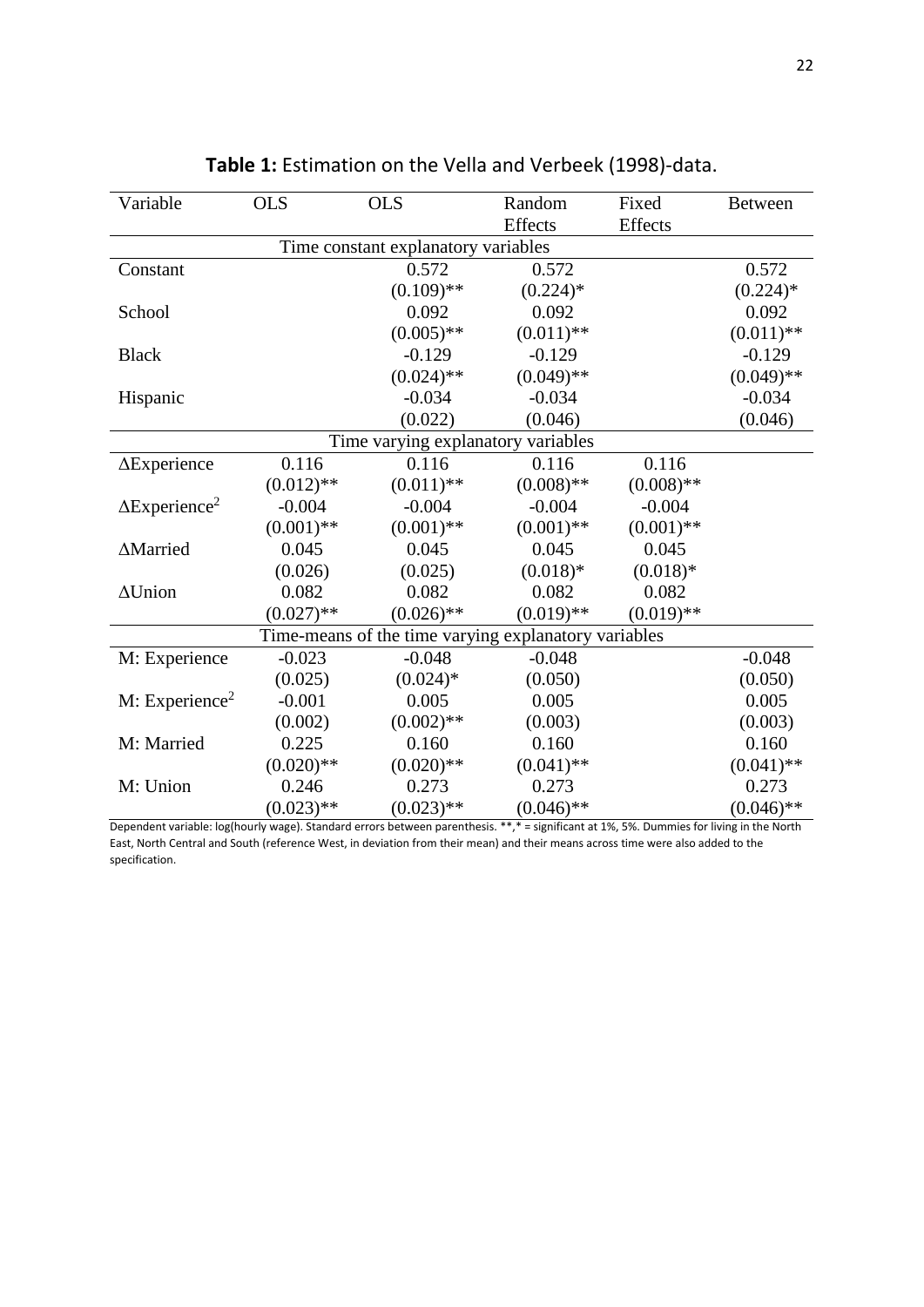| Variable                                             | Probit       | Probit       | Random<br><b>Effects</b> | Fixed<br><b>Effects</b> | <b>Between</b> |  |
|------------------------------------------------------|--------------|--------------|--------------------------|-------------------------|----------------|--|
|                                                      |              |              | Probit                   |                         |                |  |
| Time constant explanatory variables                  |              |              |                          |                         |                |  |
| Constant                                             |              | $-2.974$     | $-4.699$                 |                         | $-2.802$       |  |
|                                                      |              | $(0.315)$ ** | $(1.008)$ **             |                         | $(0.306)$ **   |  |
| School                                               |              | 0.236        | 0.385                    |                         | 0.218          |  |
|                                                      |              | $(0.016)$ ** | $(0.050)$ **             |                         | (0.015)        |  |
| <b>Black</b>                                         |              | $-0.335$     | $-0.619$                 |                         | $-0.313$       |  |
|                                                      |              | $(0.069)$ ** | $(0.225)$ **             |                         | $(0.067)$ **   |  |
| Hispanic                                             |              | $-0.079$     | $-0.183$                 |                         | $-0.074$       |  |
|                                                      |              | (0.063)      | (0.206)                  |                         | (0.061)        |  |
| Time varying explanatory variables                   |              |              |                          |                         |                |  |
| $\Delta$ Experience                                  | 0.243        | 0.256        | 0.409                    | 0.239                   |                |  |
|                                                      | $(0.032)$ ** | $(0.033)$ ** | $(0.042)$ **             | $(0.031)$ **            |                |  |
| $\Delta$ Experience <sup>2</sup>                     | $-0.008$     | $-0.008$     | $-0.012$                 | $-0.008$                |                |  |
|                                                      | $(0.002)$ ** | $(0.002)$ ** | $(0.003)$ **             | $(0.002)$ **            |                |  |
| ∆Married                                             | 0.082        | 0.093        | 0.154                    | 0.081                   |                |  |
|                                                      | (0.068)      | (0.070)      | (0.092)                  | (0.067)                 |                |  |
| $\Delta$ Union                                       | 0.244        | 0.253        | 0.407                    | 0.235                   |                |  |
|                                                      | $(0.071)$ ** | $(0.073)$ ** | $(0.093)$ **             | $(0.070)**$             |                |  |
| Time-means of the time varying explanatory variables |              |              |                          |                         |                |  |
| M: Experience                                        | 0.051        | $-0.026$     | $-0.110$                 |                         | $-0.007$       |  |
|                                                      | (0.070)      | (0.072)      | (0.223)                  |                         | (0.070)        |  |
| M: Experience <sup>2</sup>                           | $-0.010$     | 0.005        | 0.013                    |                         | 0.003          |  |
|                                                      | $(0.004)*$   | (0.005)      | (0.014)                  |                         | (0.005)        |  |
| M: Married                                           | 0.476        | 0.332        | 0.575                    |                         | 0.315          |  |
|                                                      | $(0.054)$ ** | $(0.056)$ ** | $(0.185)$ **             |                         | $(0.055)$ **   |  |
| M: Union                                             | 0.688        | 0.790        | 1.357                    |                         | 0.743          |  |
|                                                      | $(0.063)$ ** | $(0.065)$ ** | $(0.215)$ **             |                         | $(0.064)$ **   |  |

### **Table 2:** Probit estimation on the Vella and Verbeek (1998)-data.

Dependent variable: log(hourly wage). Standard errors between parenthesis. The standard errors reported for the Pooled OLS-estimation are OLS- and clustered across individuals-standard errors. \*\*,\* = significant at 1%, 5%. Dummies for living in the North East, North Central and South (reference West, in deviation from their mean) and their means across time were also added to the specification.